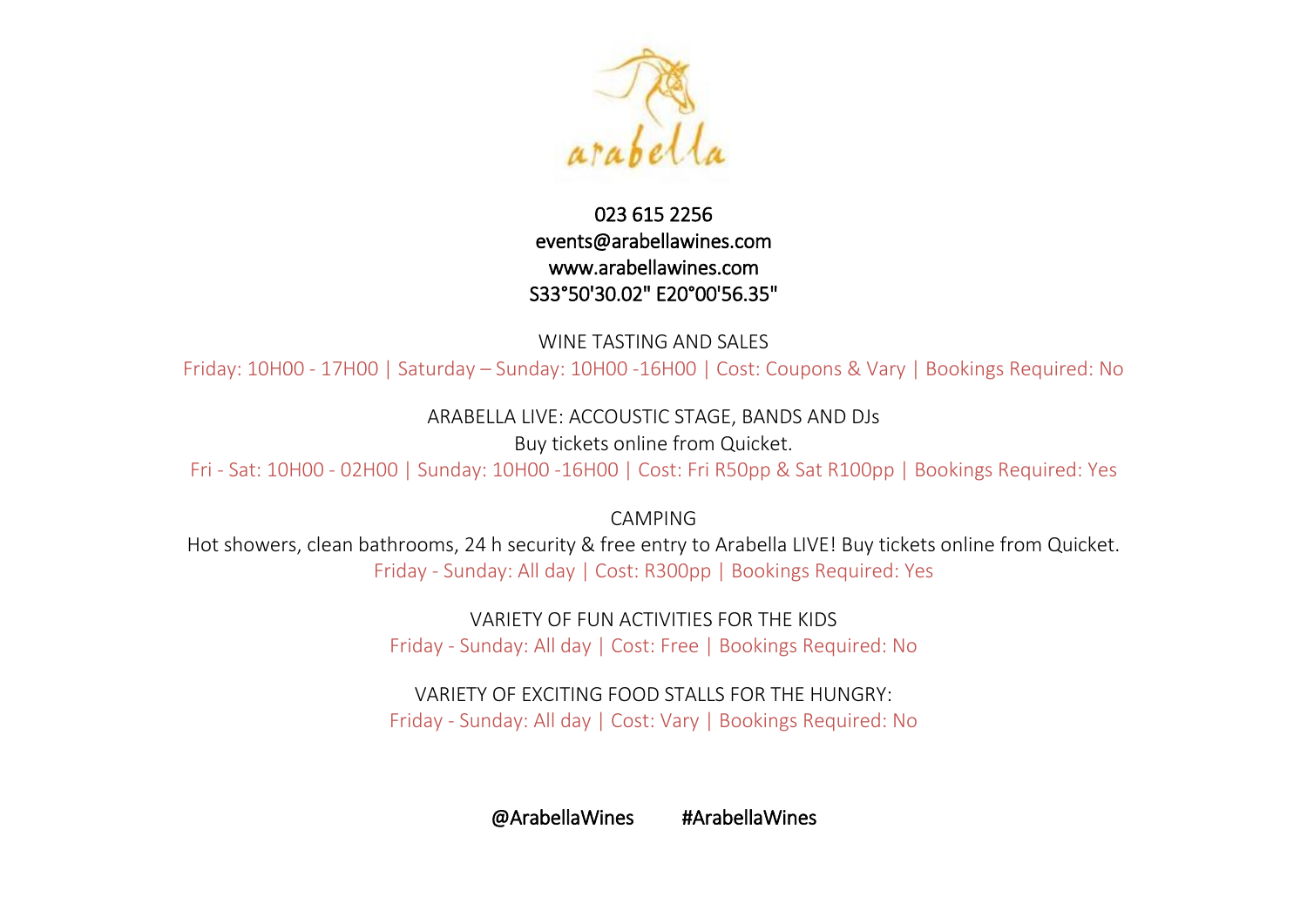

## 023 616 2835 [lizelle@arendsig.co.za](mailto:lizelle@arendsig.co.za)  [www.arendsig.co.za](http://www.arendsig.co.za/)

STEAK, SHIRAZ AND SIGARS

Join Winemaker, Lourens, in his new tasting room for an evening filled with wine, good food and cigars. Friday: 19H00 | Cost: R400pp | Booking Required: Yes

WINE TASTING

Thursday: 14H00-17H00 | Friday: 10H00 -17H00 | Saturday - Sunday: 10H00 -16H00| Cost: Coupons | Booking Required: No

WINE CELLAR TOUR AND TASTING:

Come and taste Arendsig wines while enjoying snack platters and a beautiful view. Thursday: 11H00 & 15H00 | Friday: 11H00 | Cost: R200pp | Booking Required: Yes

@ArendsigWines #Arendsig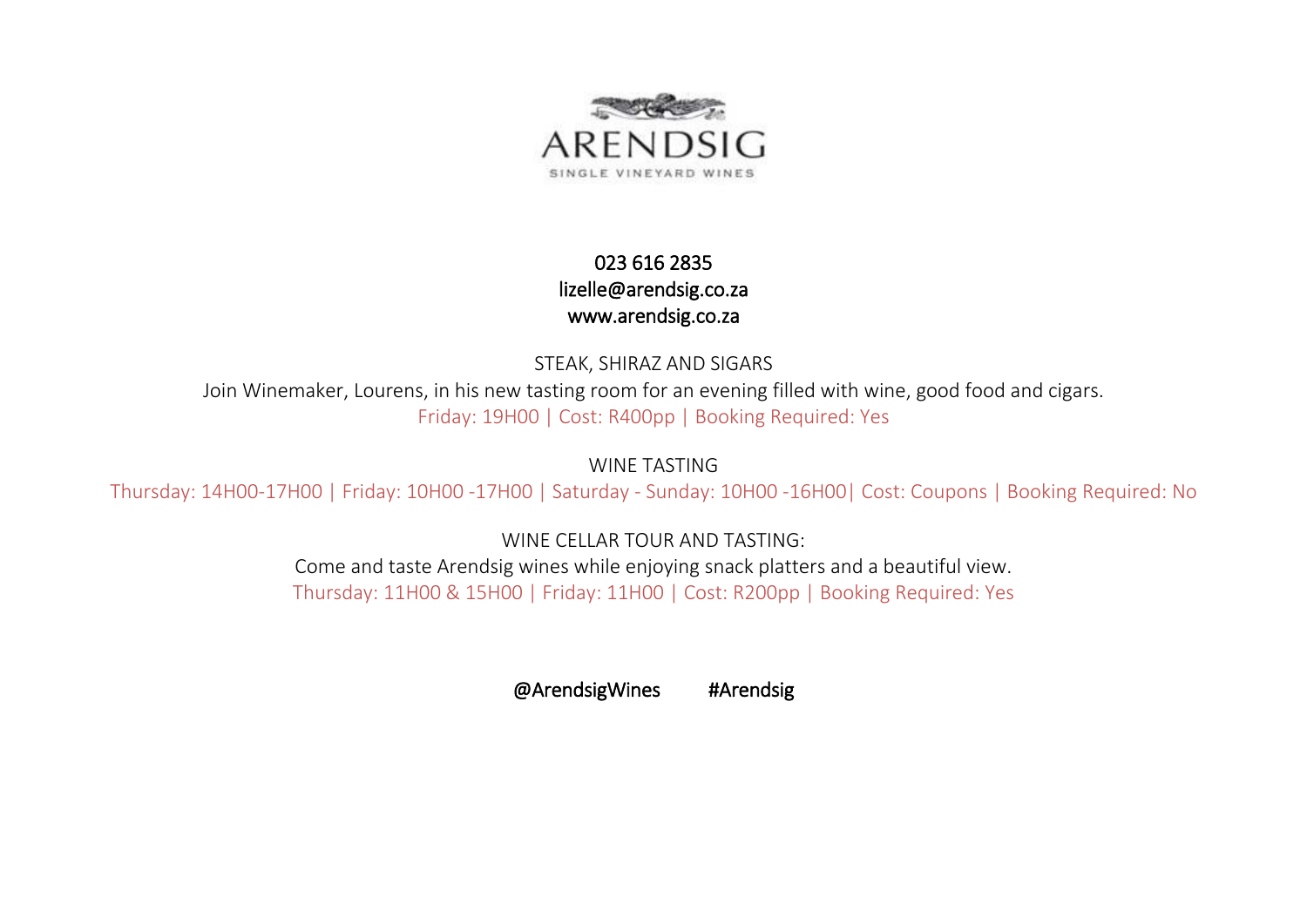

#### 023 615 1135 marketing@ashtonwinery.co[m](http://www.ashtonkelder.co.za/)  [www.ashtonwinery.com](http://www.ashtonwinery.com )

#### WINE TASTING WITH WINEMAKER

Join our white-winemaker, Heinrich Coetzee, as he takes you through our Ashton Winery range, the 2017 harvest and what our future endeavours are.

Thursday - Saturday: 10H00; 12H00; 14H00 | Sunday: 10H00; 12H00 | Cost: R50pp | Booking Required: Yes

BURGUNDY CABARET BAND

Saturday: 12H00 – 15H00 | Cost: Free | Booking Required: No

SQUARE TOMATO FOOD TRUCK

Friday: 10H00 -15H00 | Saturday: 10H00 -16H00 | Sunday: 10H00 -14H00 | Cost: Vary | Booking Required: No

JUMPING CASTLE, GIANT CHESS SET, JENGA

Friday: 10H00 - 15H00 | Saturday: 10H00 -16H00 | Sunday: 10H00 -14H00 | Cost: Free | Booking Required: No

@AshtonWinery #AshtonWinery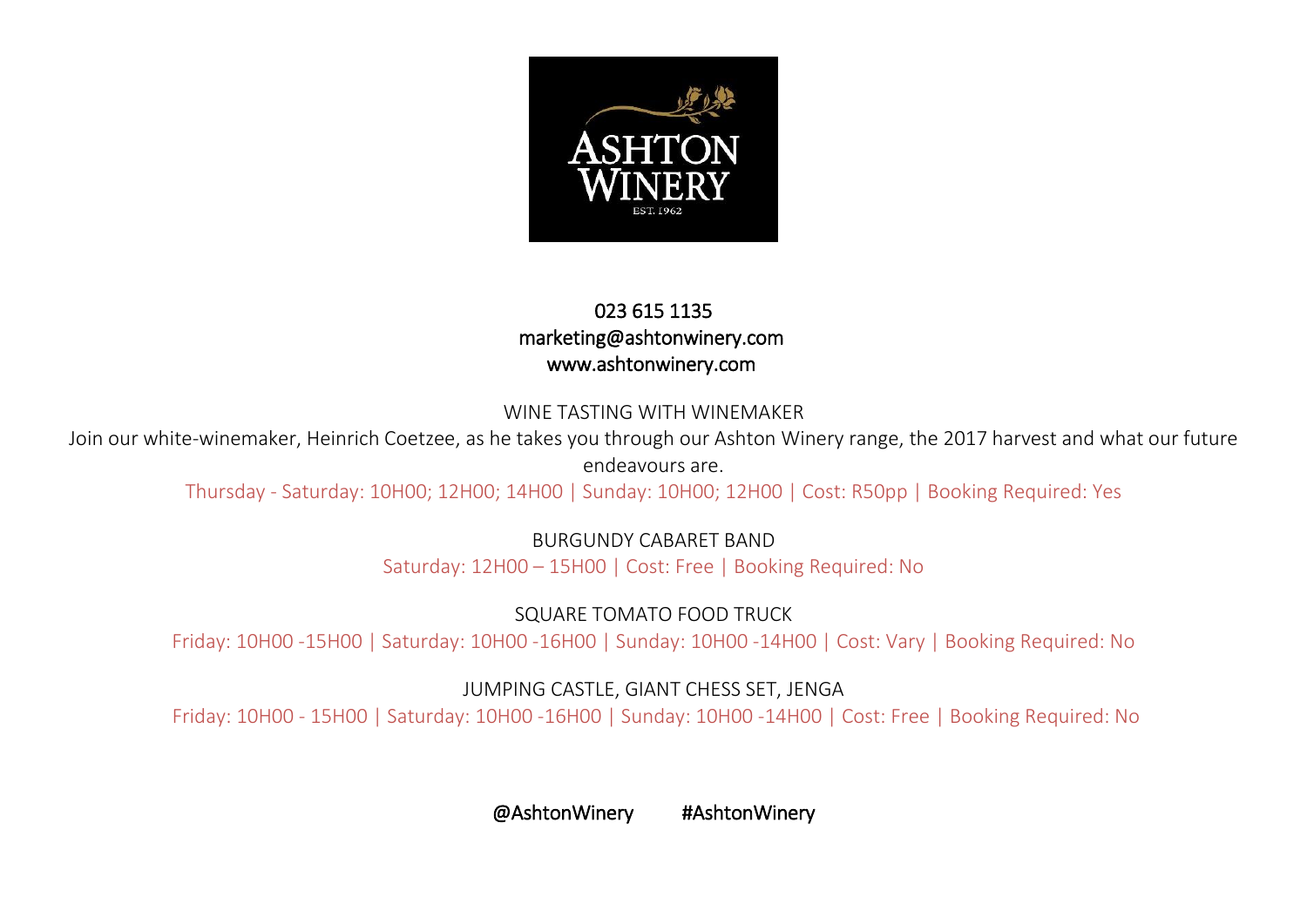

083 380 1648 [ilse@bemindwyne.co.za](mailto:ilse@bemindwyne.co.za)  [www.bemindwyne.co.za](http://www.bemindwyne.co.za/)  33°94'70.47" 19°82'88.10"

10% discount on Bemind Wyne Wines if you buy 6 or more bottles (excl MCC & [Hartelus range\)](mailto:ilse@bemindwyne.co.za)

## INTERACTIVE EVENING WITH ILSE SCHUTTE

Experience how a true Garagiste taste and blend her wine. Guests will receive two/three different cultivars to taste and then after a discussion on blending, the guests will blend their own wine. Ilse Schutte will then choose the winner and they will receive a case of Bemind Wyne. Every Guest will then be able to bottle their own blend and take it home. Food will be served during the evening and wine is also included. Menu to follow. Only space for 20 people.

Friday: 19H00 - late | Cost: Adult R300pp; Tween (12 – 17yrs) R100pp; Kids (U/12) Free | Booking Required: Yes

## TRUE GARAGISTE CELLAR EXPERIENCE

Thursday - Friday: 10H00 -18H00 | Saturday: 10H00 -17H00 | Sunday: 10H00 -14H00 | Cost: Free | Booking Required: No

HOMEMADE SOUP AND BREAD Friday – Saturday: 10H00 -17H00 | Cost: Vary | Booking Required: No

@bemindwyne #bemindwyne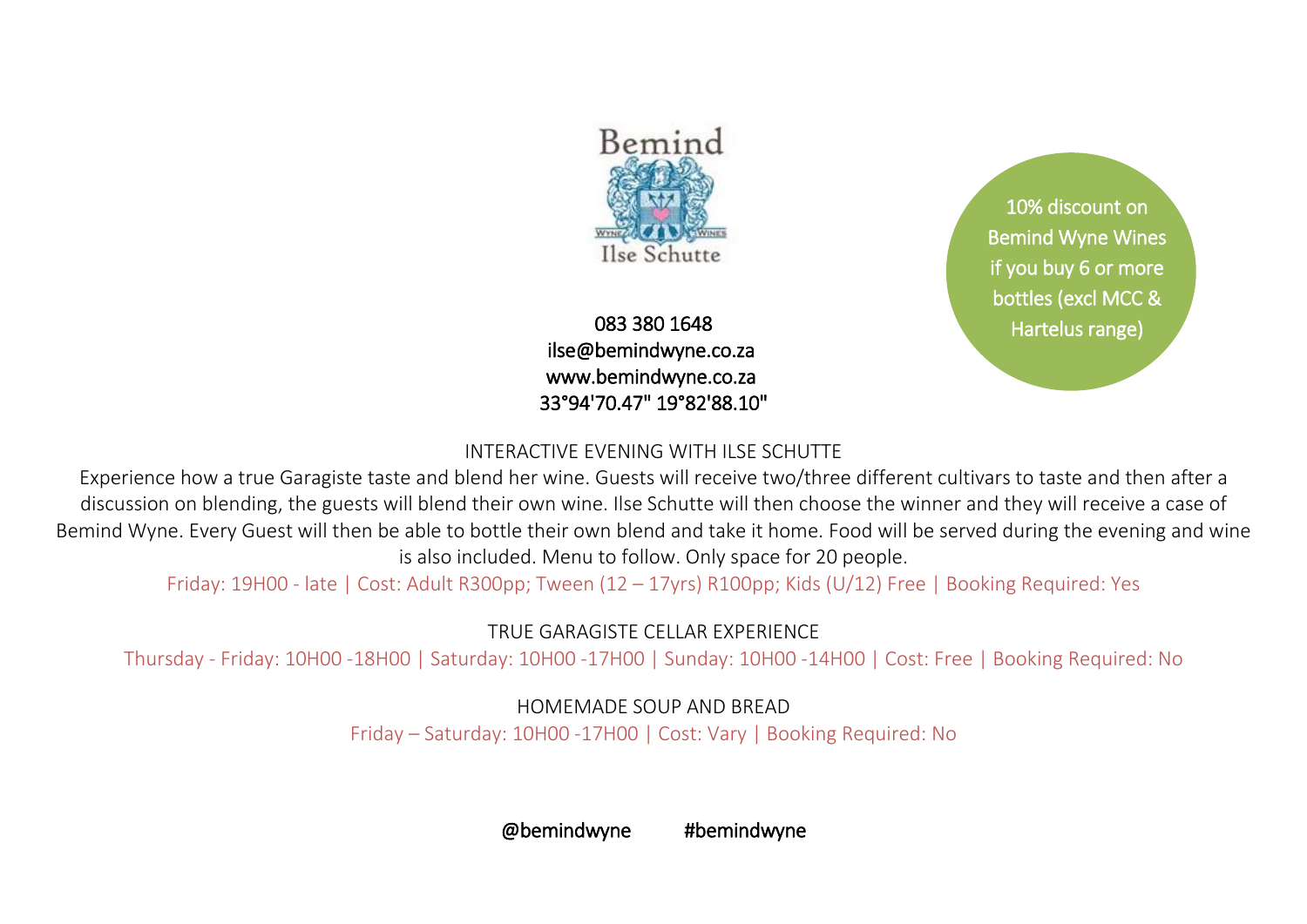

023 626 2073 [info@boncap.co.za](mailto:info@boncap.co.za)  [www.boncap.co.za](http://www.boncap.co.za/) 

BUFFET BREAKFAST Large Farm style Buffet Breakfast. Smaller options will be served on Friday morning. Fri: 08H00 - 11H00 | Sat: 08H00 -14H00 | Sun: 08H00 -11H00 | Cost: R95pp (Adults & Tweens); R65pp (u/12) | Booking Required: Yes

> SUNDAY BUFFET LUNCH Large Farm style Buffet Lunch, indoor and outdoor seating. Sunday: 12H00 -15H00 | Cost: R140pp (Adults & Tweens); R75pp (u/12) | Booking Required: Yes

> > VARIETY OF FUN ACTIVITIES FOR KIDS Play area available for kids. Friday - Sunday: All day | Cost: Free | Bookings Required: No

> > > #boncap\_weddings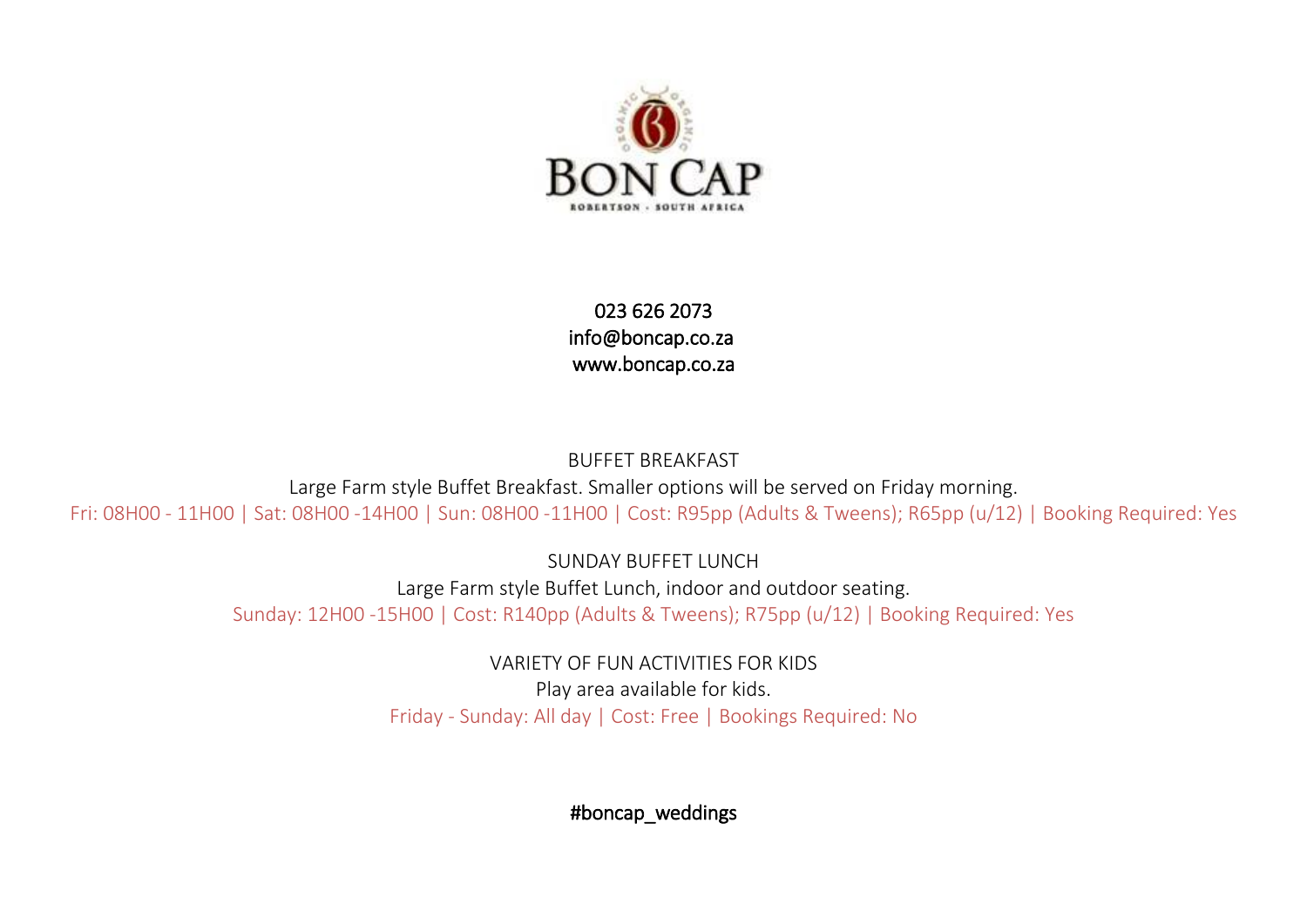

023 626 4178 [marketing@boncourage.co.za](mailto:marketing@boncourage.co.za)  www.boncourage.co.za S33°50'44.0" E19°57'37.6"

Buy 12 bottles of wine & get a 10% discount. Buy 36 bottles of wine [& get a 15% discount.](mailto:marketing@boncourage.co.za)  Discount on all wedding wines.

MCC & BLUCH COMPLIMENTED BY FRESH OYSTERS Friday – Saturday: 10:00 - 17:00 | Sunday: 10:00 - 16H00 | Cost: Vary | Booking Required: No

BUFFET BREAKFAST AT CAFÉ MAUDE RESTAURANT

Saturday - Sunday: 10H00 -12H00 | Cost: TBC | Booking Required: No

BREAKFAST AND LIGHT MEALS SERVED AT OUR CAFÉ MAUDE RESTAURANT

Thursday - Friday: 09H00 -17H00 | Cost: TBC | Booking Required: No

VARIETY OF FOOD STALLS Saturday: 10H00 -17H00 | Sunday: 10H00 - 16H00 | Cost: Vary | Booking Required: No

#boncourage @BonCourageWines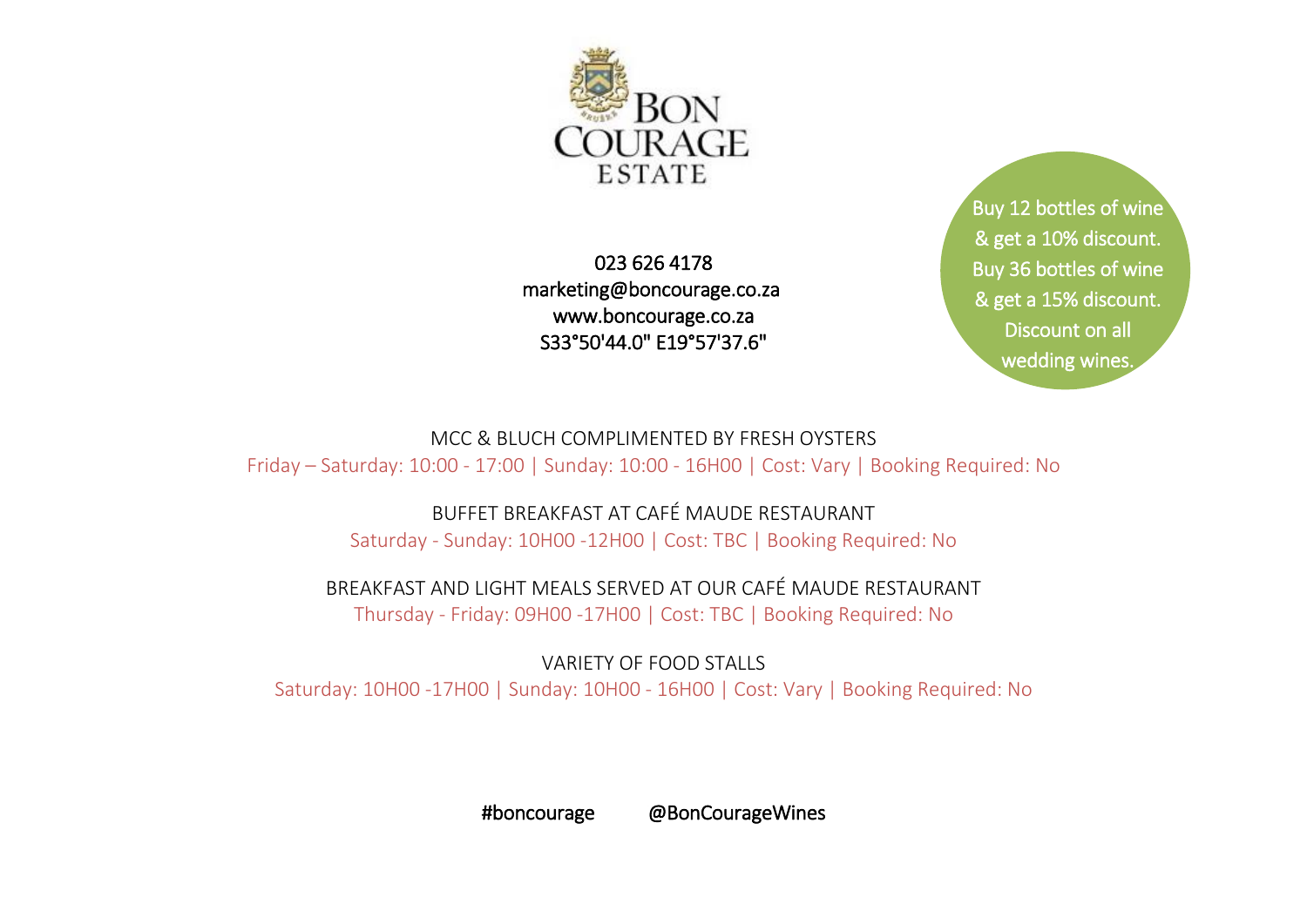

023 616 2795  [info@bonnievalewines.co.za](mailto:info@bonnievalewines.co.za)  [www.bonnievalewines.co.za](http://www.bonnievalewines.co.za/) 

#### BONNIEVALE ALLEGAARTJIE PAIRING

Food and wine pairing experience. Products exclusive to Bonnievale paired with the best of our wines. Friday: 10H00 - 17H00 | Saturday - Sunday: 10H00 -16H00 | Cost: R40pp | Booking Required: Yes

LIVE MUSIC & FOOD STALLS

Friday: 10H00 -17H00 | Saturday - Sunday: 10H00 -16H00 | Cost: Vary | Booking Required: No

#bonnievalewines @BonnievaleWines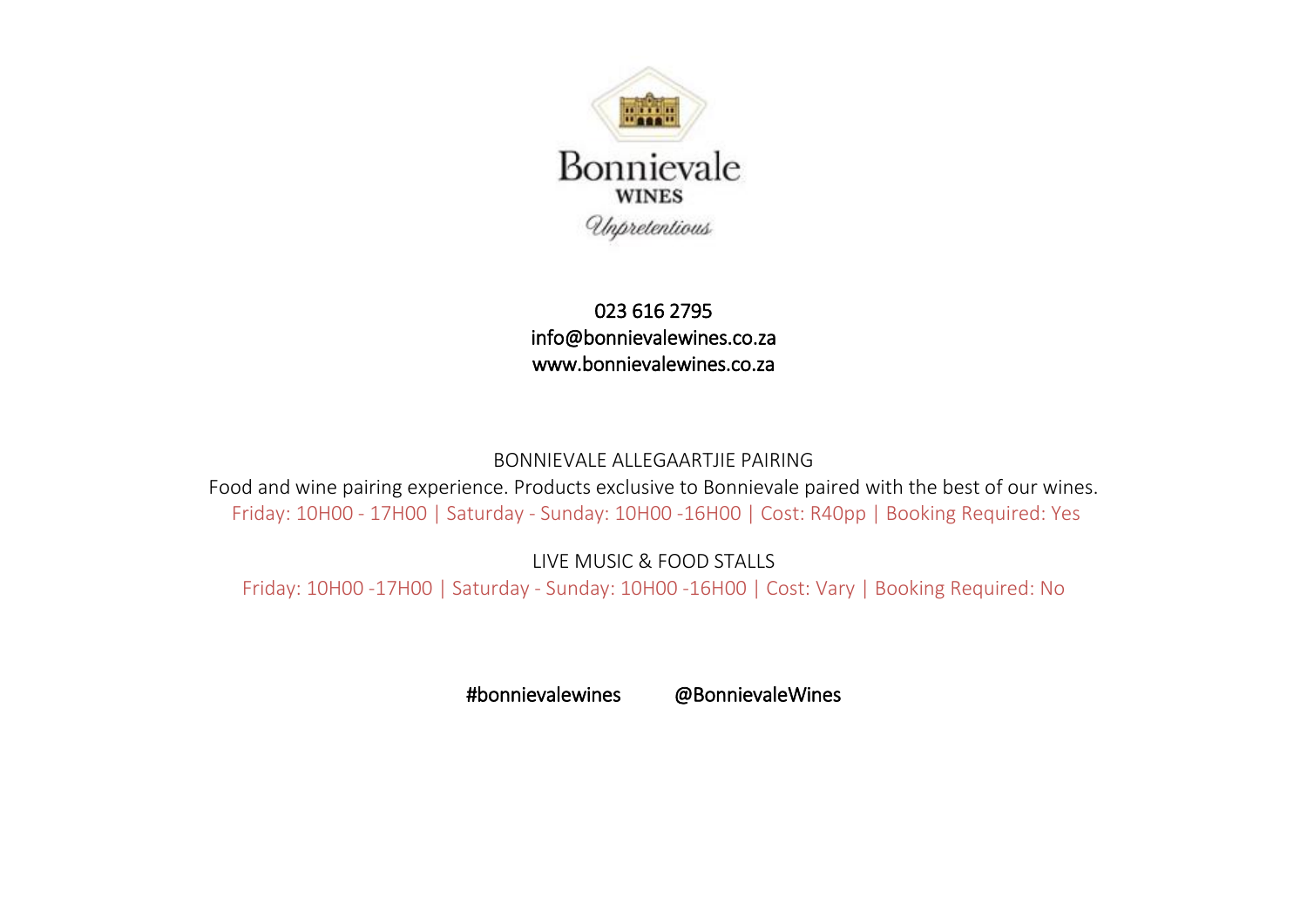

## 023 616 2961 [info@bushmanspad.co.za](mailto:info@bushmanspad.co.za)  [www.bushmanspad.co.za](http://www.bushmanspad.co.za/)

#### INTERACTIVE WINE TASTING

Come join us for an interactive wine tasting at La Verne Wine boutique, showcasing our selection of top quality red wines! Friday: 10H00 -17H00 | Saturday: 10H00 - 15H00 | Cost: Coupons | Booking Required: No

@Bushmanspad1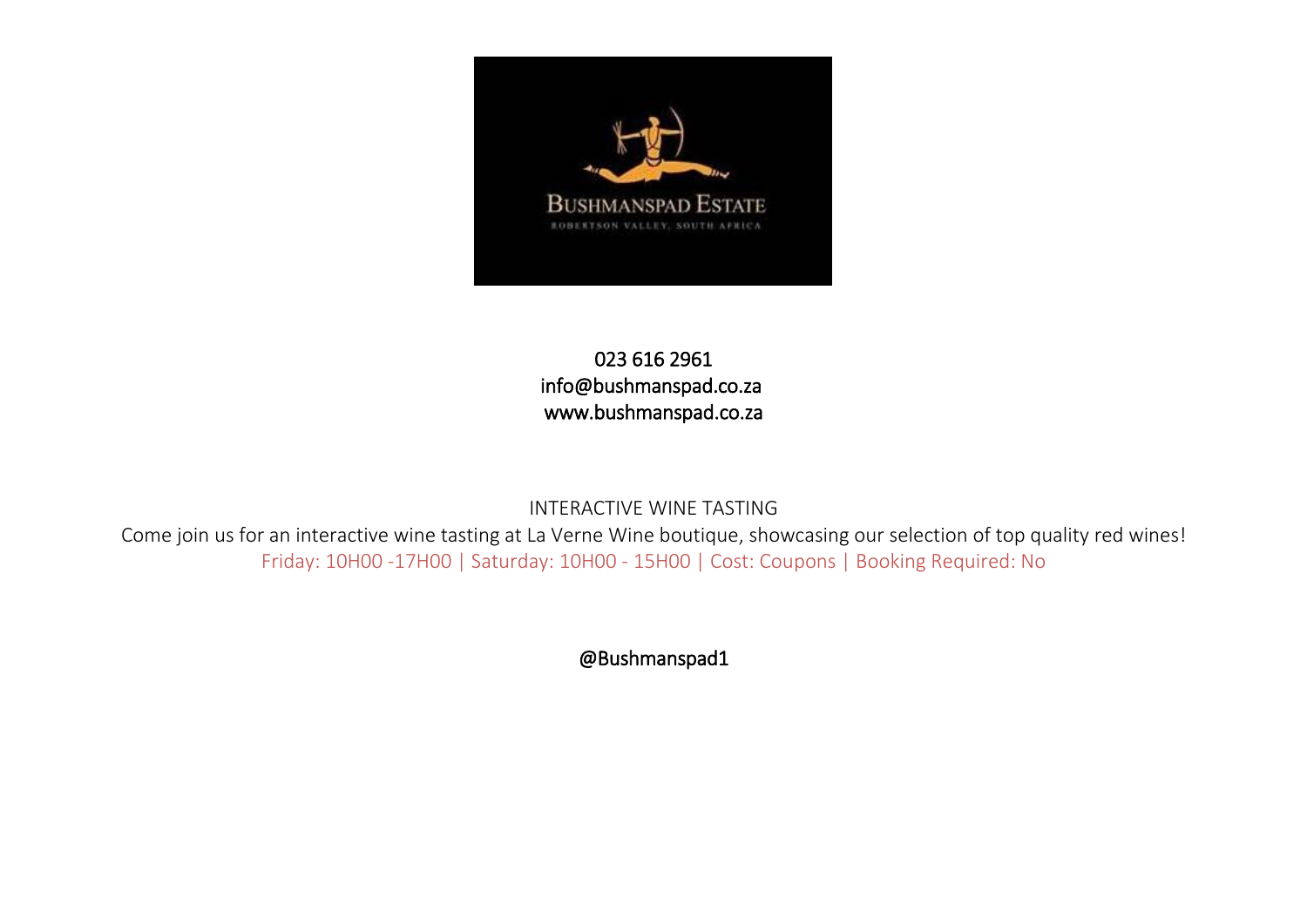

DEWETSHOF ESTATE SOUTH AFRICA

## 023 615 1853 [purchases@dewetshof.com](mailto:purchases@dewetshof.com)  [www.dewetshof.com](http://www.dewetshof.com/)

## DEWETSHOF ESTATE SITE-SPECIFIC & VINOTEQUE WINES Join Johann de Wet in the De Wetshof Underground Barrel Cellar for a tasting of Site-specific & vinoteque wines. Saturday: 11H00 - 12H30 | Cost: R100pp | Booking Required: Yes

BUBBLY OF THE VALLEY

Start your Friday off in style by tasting through the top sparkling wines of Robertson Valley, presented by Cape Wine Academy. Friday: 16H00 | Cost: R25pp | Booking Required: Yes

CHARDONNAY OF THE VALLEY

Chardonnay is the most diverse and most planted white wine grape in the world. Get to know the wide variety of styles of Robertson Chardonnay presented by Cape Wine Academy.

Saturday: 10H00 | Cost: R25pp | Booking Required: Yes

CABERNET SAUVIGNON OF THE VALLEY

Kind of the Reds! Experience different styles of Cabernet Sauvignon in a special comparative tasting hosted by Cape Wine Academy. Saturday: 12H00 | Cost: R25pp | Booking Required: Yes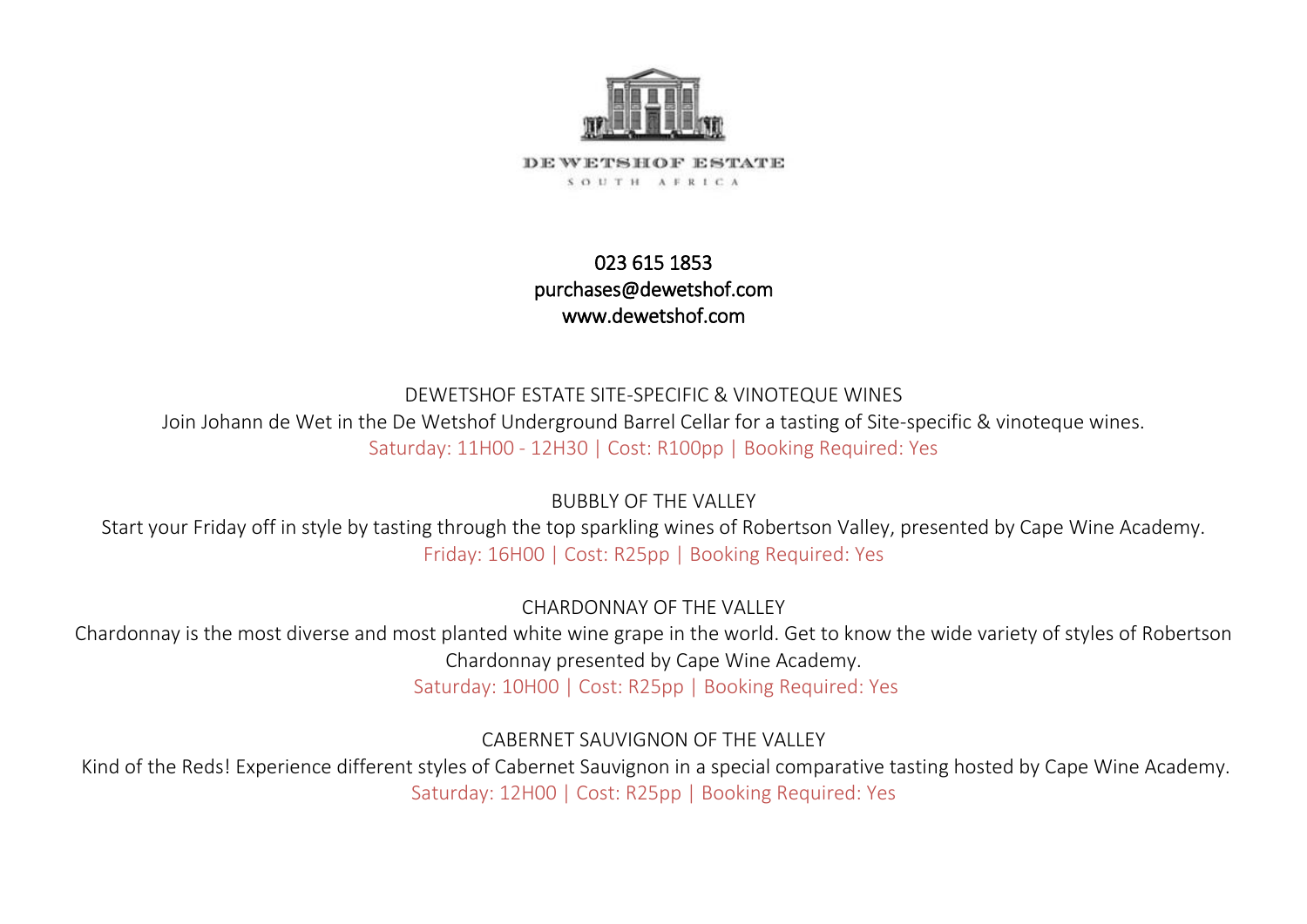#### SAUVIGNON BLANC OF THE VALLEY

Enjoy a feast of Sauvignon Blanc. For this occasion, Sauvignon Blanc varietal takes centre stage and guests will have an opportunity to indulge their senses with these great wines.

Saturday: 14H00 | Cost: R25pp | Booking Required: Yes

#### MIMOSA RESTAURANT AT DE WETSHOF ESTATE

Presenting an Array of Diverse Tastes: Bernhard Hess from Mimosa Lodge Restaurant invites you to experience a seasonal menu, designed exclusively for the festival at De Wetshof Estate. For booking queries, contact: Tel: 023 614 2351 Friday: 12H00 -17H00 | Saturday: 10H30 - 17H00 | Sunday 10H30 - 15H00 | Cost: Vary | Booking Required: Yes

@DeWetshofWines #dewetshof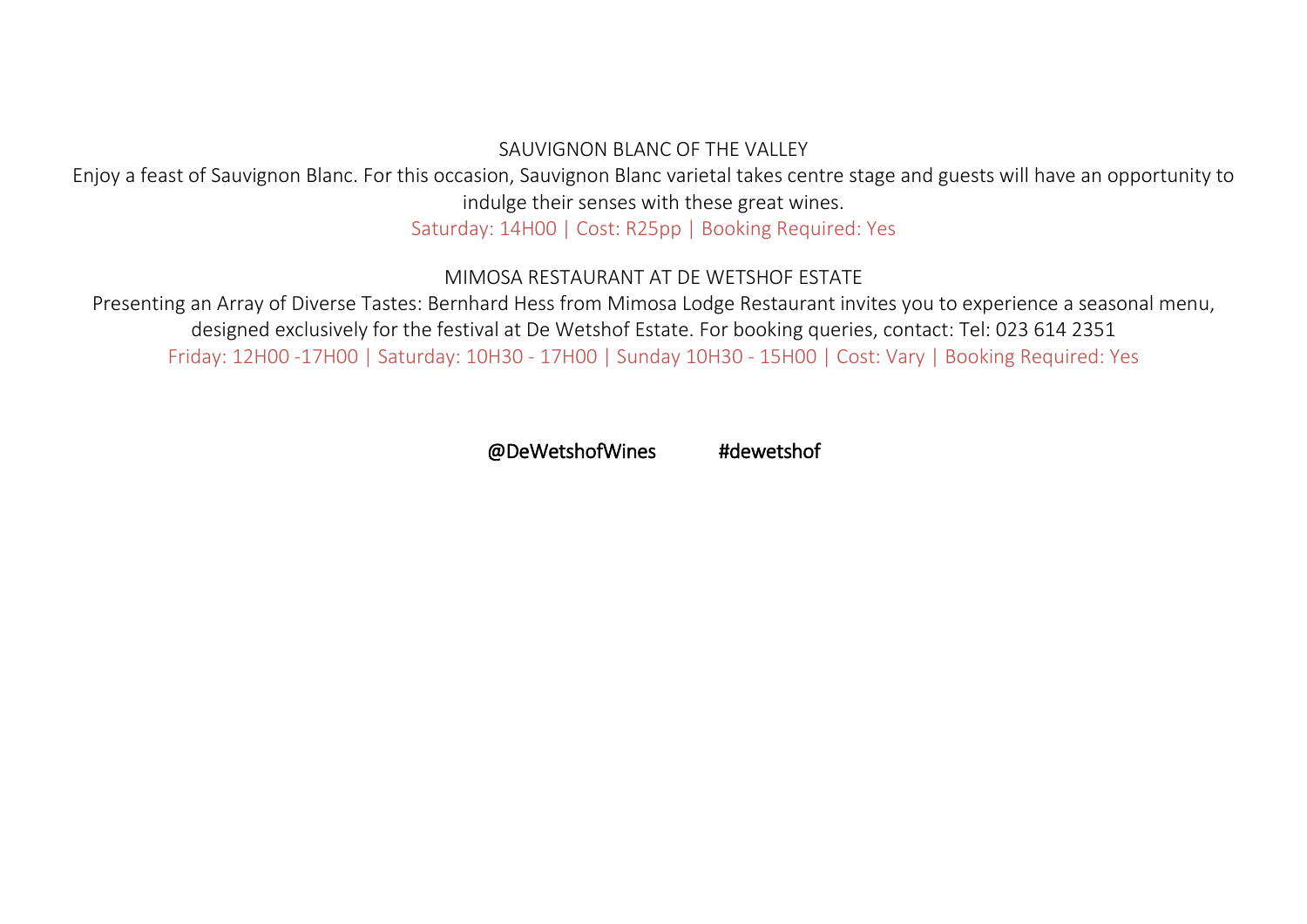

## 076 343 5833 [info@esona.co.za](mailto:info@esona.co.za)  [www.esona.co.za](http://www.esona.co.za/)  S33°54'14.60" E20°0'41.19"

WINE TASTING

*Taste the Difference* Wine tasting including two vintages of Sauvignon Blanc, Chardonnay and Shiraz as well as comparisons between Joker glass and grape specific glasses (RIEDEL), paired with fruit preserves, Lindt chocolate and music. Thursday - Saturday: 11H00 & 13H00 & 15H00 | Sunday: 11H00 & 13H00 | Cost: R130pp | Booking Required: Yes

@Esona\_thevery1 #esona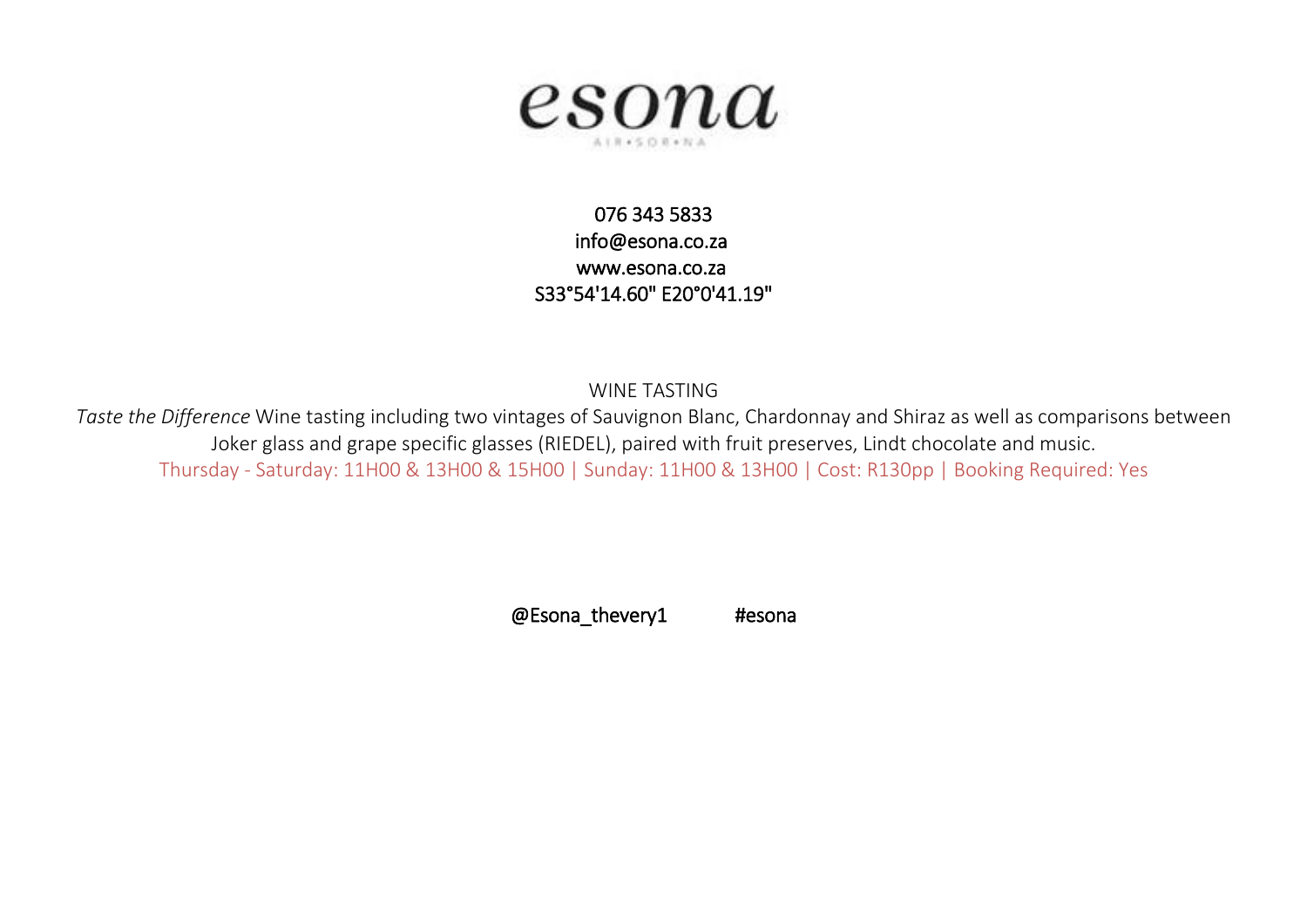## EXCELSIOR



## 023 615 1980 [info@excelsior.co.za](mailto:info@excelsior.co.za)  [www.excelsior.co.za](http://www.excelsior.co.za/)  S33°51'22.56" E20°00'28.80"

#### FOOD AND WINE PAIRING EVENING

Come and enjoy the evening with owner Peter de Wet and chef Deon le Roux with a 5 Course meal. All wine is included. Friday: 19H00 - 22H00 | Cost: R390pp | Booking Required: Yes

THE ORIGINAL WINE BLENDING EXPERIENCE

This will be an interactive evening hosted by the Cellar team of Excelsior. Bottle and label your own creation. Thu: 14H00 - 17H00 | Fri: 10H00 -17H00 | Sat: 10H00 -16H00 | Cost: R70pp | Booking Required: Yes

LIVE MUSIC @EXCELSIOR

Relax on the lawn with a glass of wine and enjoy the live music of Emile Minnie.

Saturday: 12H00 - 16H00 | Sunday: 10H00 – 14H00| Cost: Free | Booking Required: No

GRAZE @EXCELSIOR

Enjoy a meal at our Deli.

Thu: 14H00 -17H00 | Fri: 10H00 - 17H00 | Sat: 10H00 -16H00 | Sun: 10H00 -15H00 | Cost: Vary | Booking Required: Yes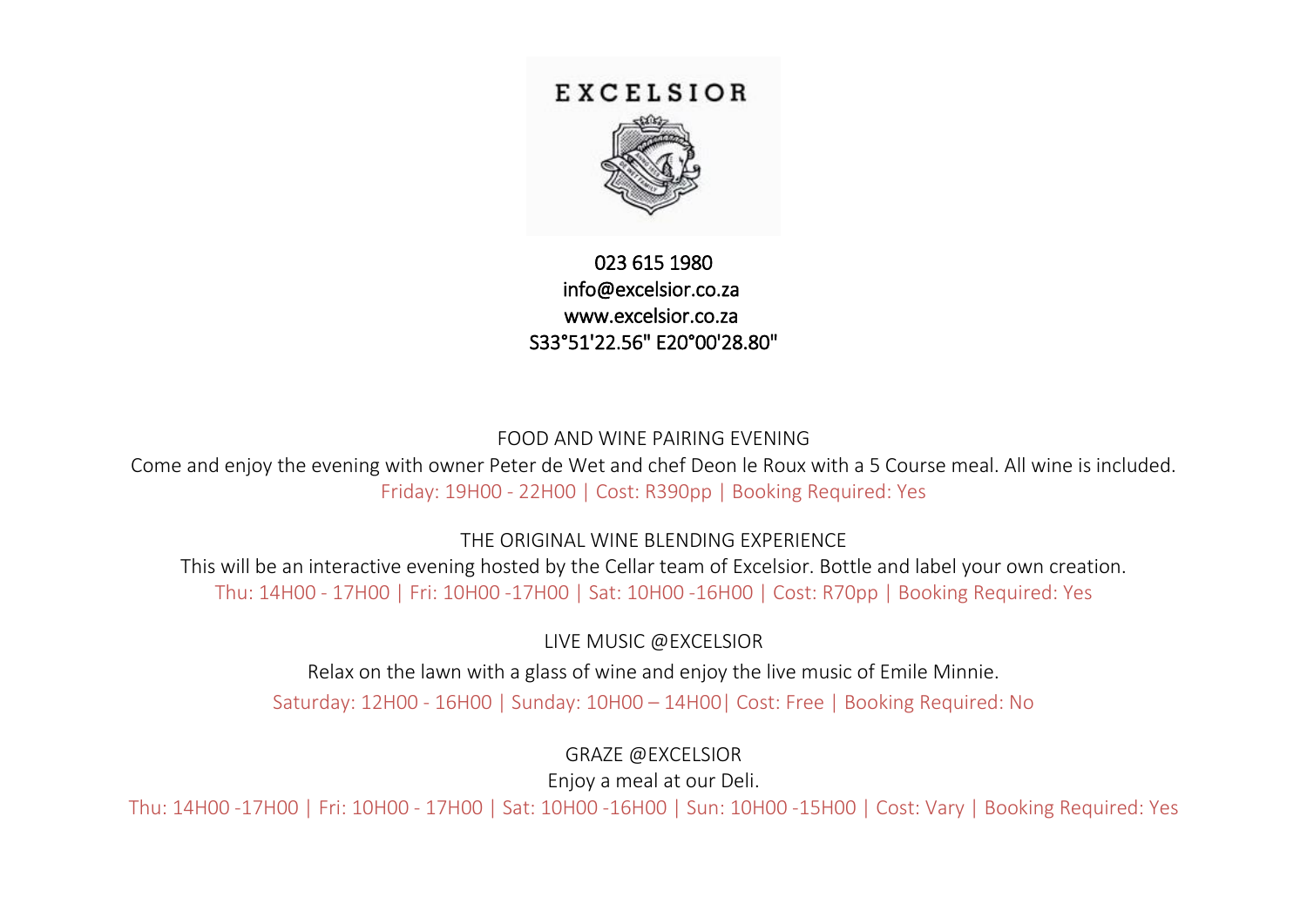#### KIDS ACTIVITIES

Bring the whole family and enjoy various activities that keeps the young ones occupied. Friday: 10H00 - 17H00 | Saturday: 10H00 - 16H00 | Sunday: 10H00 - 15H00 | Cost: Free | Booking Required: No

#### LOCAL PRODUCTS

Browse our selected arts and craft stalls as well as produce from around the area. Friday: 10H00 - 17H00| Saturday: 10H00 -16H00 | Sunday: 10H00 -15H00 | Cost: Vary | Booking Required: No

VINEYARD RUN

Free vineyard trail run: 5km on your own time. Kids are welcome to bring their mountain bikes along. Dog friendly (but must be leashed). Saturday: 08H00 - 10H00 | Cost: Free | Booking Required: No

#Excelsior @Excelsior\_Wine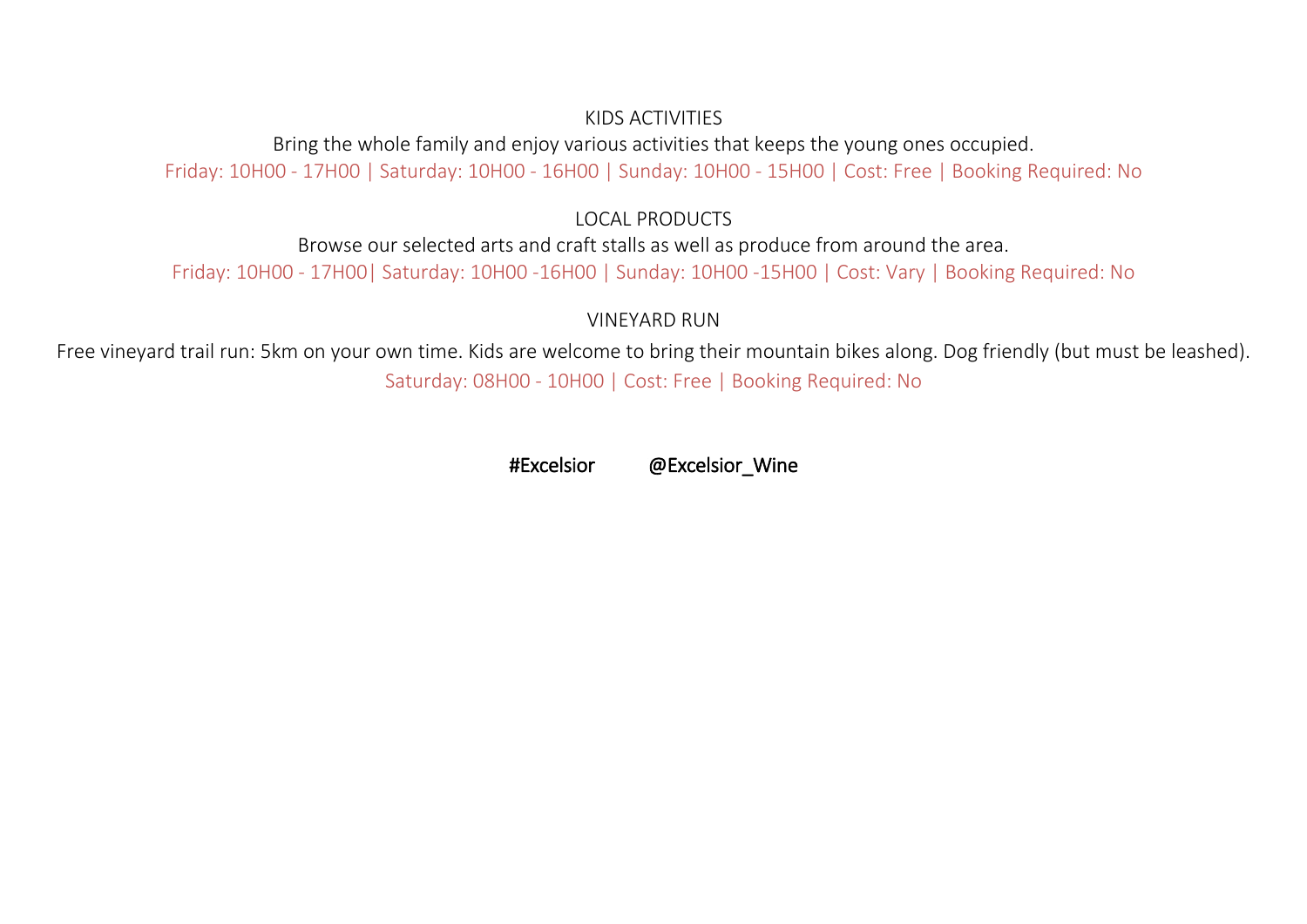

023 616 3430 [info@goedverwacht.co.za](mailto:info@goedverwacht.co.za)  [www.goedverwacht.co.za](http://www.goedverwacht.co.za/)  S33°90'52.6" E20°01'88.5"

Spend R1 000.00 or more and get a [10% discount.](mailto:info@goedverwacht.co.za)

WINE TASTING

Thu: 14H00 - 17H00 | Fri: 10H00 - 17H00 | Sat: 10H00 - 16H00 | Sun: 10H00 - 14H00 | Cost: Coupons | Booking Required: No

WINE TASTING WITH OI IVES & CHEESE

Thursday: 14H00 - 17H00 | Cost: Free | Booking Required: No

FOOD STALL

Friday: 10H00 - 17H00 | Saturday: 10H00 - late | Sunday: 10H00 -14H00 | Cost: Vary | Booking Required: No

RADIO RAPS – JOHNATHAN Wine sales open during the show. Friday: 19H00 | Cost: R150pp (adult & tween) | Booking Required: Yes

> LIVE MUSIC WITH LEAH Saturday: 14H00 | Cost: Free | Booking Required: No

> > #goedverwacht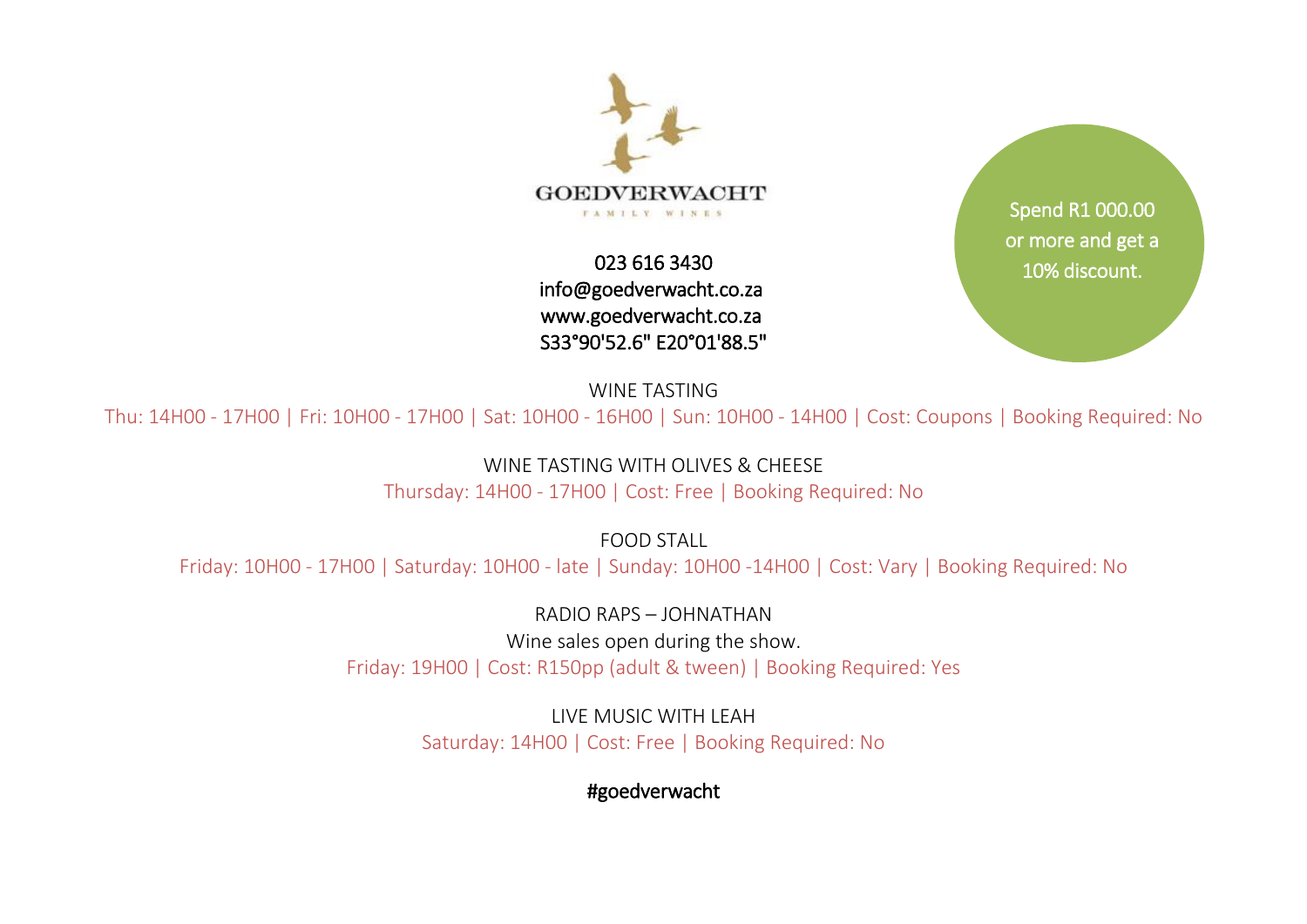

## 023 616 3407 | 072 263 8988 [wine@janharmsgat.com](mailto:wine@janharmsgat.com)  [www.janharmsgat.com](http://www.janharmsgat.com/)

SINGLE BLOCK BOUTIQUE WINES Wine tasting of all Jan Harmsgat Single Block Vineyard Wines. Saturday live music. Thursday - Sunday: 10H00 - 16H00 | Cost: Free | Booking Required: No

FOOD & WINE PARING EVENING Thursday: 19H00 & Friday: 19H00 | Cost: TBC | Booking Required: Yes

WINE TASTING Wine tasting of all Jan Harmsgat Single Block Vineyard Wines. Thursday - Sunday: 10H00 - 16H00 | Cost: Coupons | Booking Required: No

4x4 SAFARI VINEYARD & FARM TOUR

Drive includes and educational into the vineyards and pomegranates. This will be offered every 2 hours. Thursday - Sunday: 10H00 - 16H00 | Cost: R50pp (Adults); R30pp Tweens (12-17); Free (Kids u/12) | Booking Required: Yes

FOOD & MARKET STALLS

Pecan Nuts, Honey, Relish and Jams, Chocolates, Olives and Olives pastes and Cheese. Friday - Sunday: 10H00 - 16H00 | Cost: Vary | Booking Required: No

@JHGCountryHouse #JanHarmsGat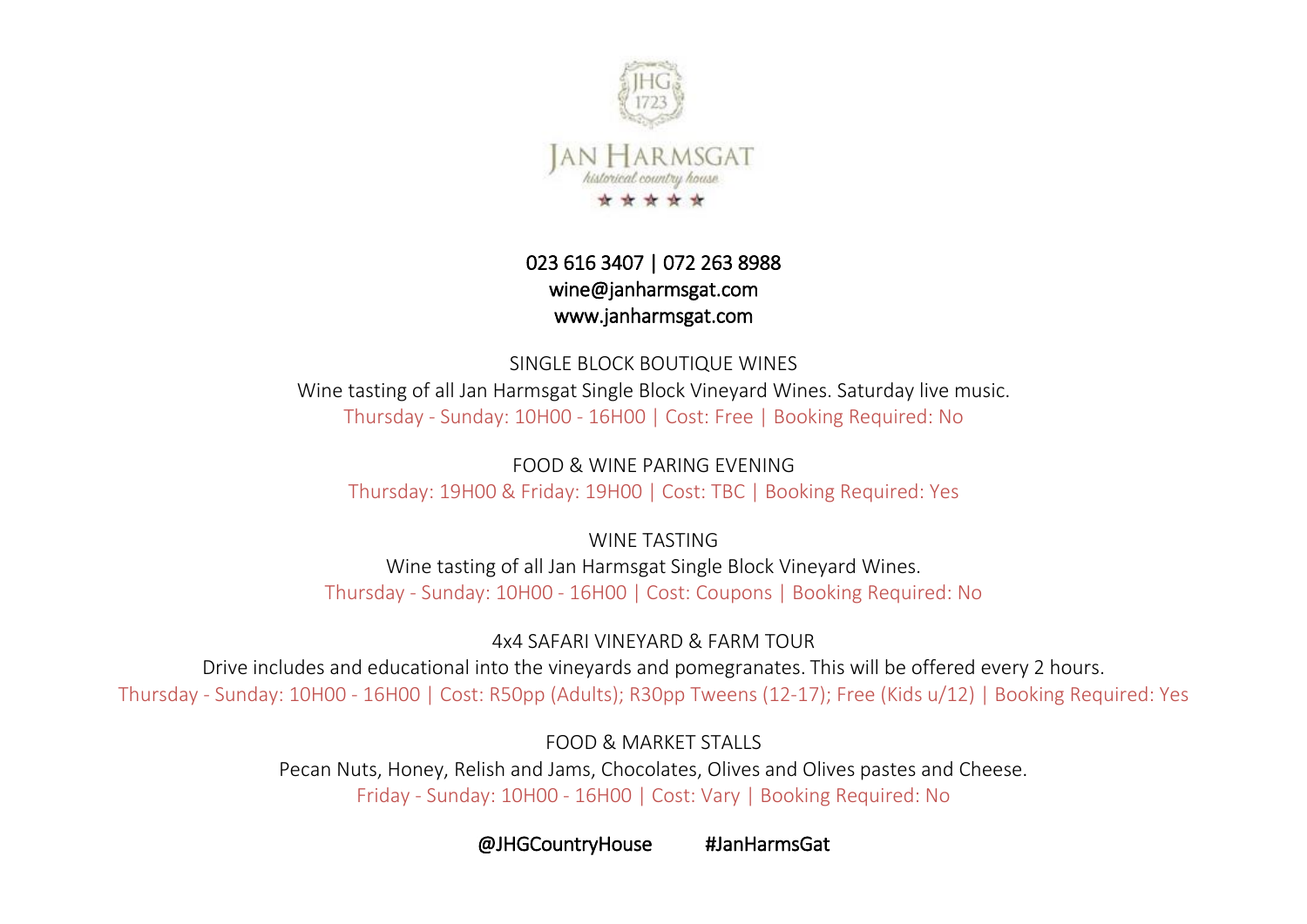

## 082 332 5474 [danielle@khk.co.za](mailto:danielle@khk.co.za)  [www.kleinhoekkloof.co.za](http://www.kleinhoekkloof.co.za/)

WINE TASTING AND PAIRING Join winemaker and charcutier, Theunis De Jongh, in exploring unique flavours when pairing various exotic herbs & spices with Kleinhoekkloof's single vineyard wines. Thursday - Sunday: 12H00 -12H45 | Cost: R150pp | Booking Required: Yes

@kleinhoekkloof #kleinhoekkloof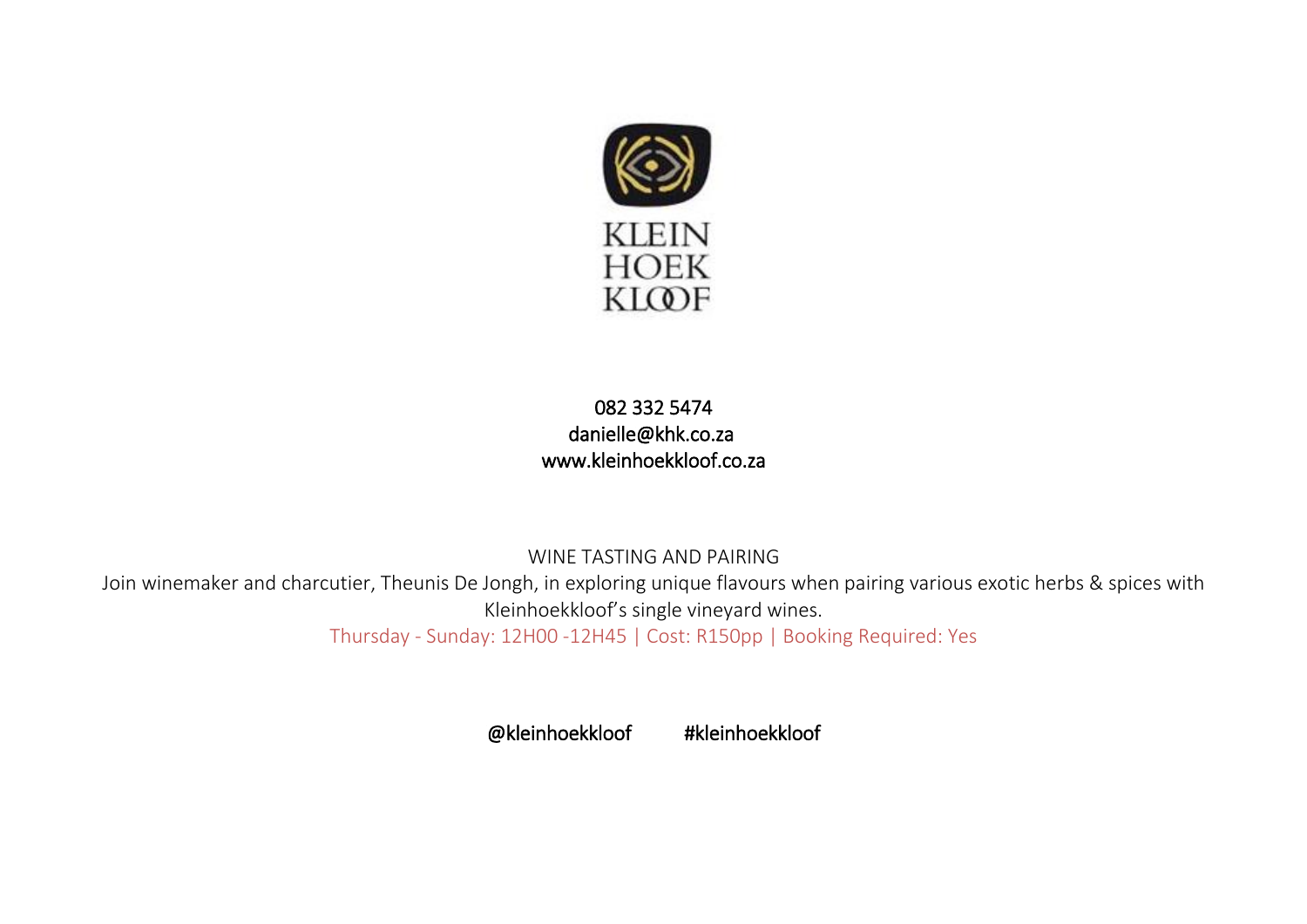

023 626 3027 [cmdys@distell.co.za](mailto:cmdys@distell.co.za) [www.klipdrift.co.za](http://www.klipdrift.co.za/) 

#### CELLAR TOUR FOLLOWED BY A TUTORED TASTING WITH PAIRINGS (GOLDEN MOMENTS!)

Visit the Klipdrift Distillery and experience the art and passion that goes into making our Klipdrift Brandy followed by a Brandy Tasting with pairings. Create Golden Moments by tasting a variety of Klipdrift Brandy with handmade treats: Cinnamon - Macadamia Nut Brittle / Chocolate – Caramel – Mallow Bite / Cranberry & Pistachio Nougat.

Thu: 13H30 & 15H00 | Fri: 10H00; 12H00; 13H30; 15H00 | Sat: 10H00; 12H00; 13H30; 15H00; 16H30 | Sun: 10H30; 12H30; 14H30 | Cost: R60pp (adults, tweens, kids) | Booking Required: Yes

BRANDY PAIRING AND SWEET SURPRISE PAIRINGS (GOLDEN MOMENTS!)

Take part in our Brandy Tasting with mouth-watering pairings. Create Golden Moments by tasting a variety of Klipdrift Brandy with handmade treats: Cinnamon - Macadamia Nut Brittle / Chocolate – Caramel – Mallow Bite / Cranberry & Pistachio Nougat. Thu: 14H00; 15H00; 16H00 | Fri & Sat: 10H00; 11H00; 12H00; 13H00; 14H00; 15H00; 16H00 | Sun: 10H00; 11H00; 12H00; 13H00; 14H00; 15H00 | Cost: Vary | Booking Required: Yes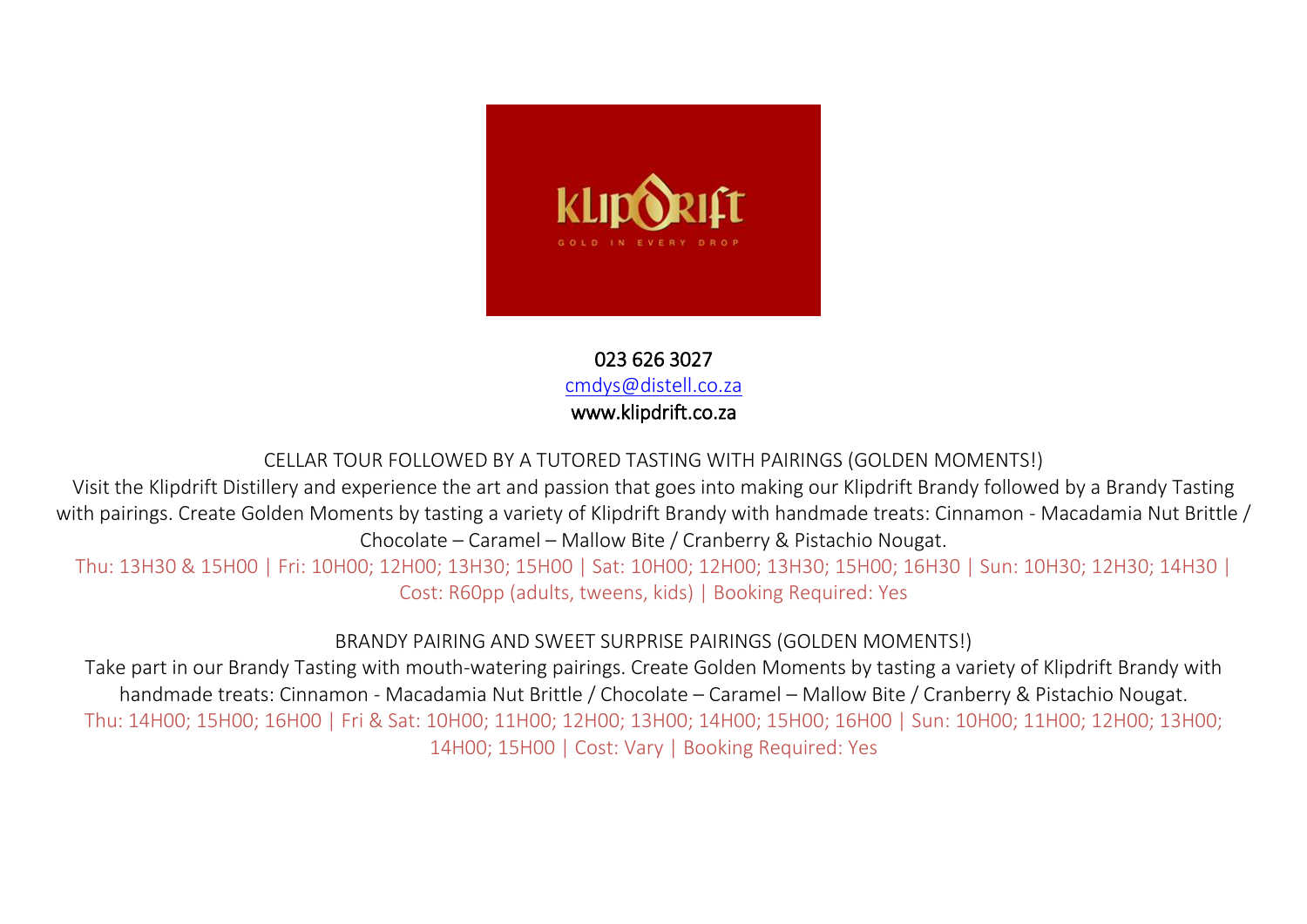#### RESTAURANT (VARIOUS OPTIONS)

Enjoy warm, hearty options that vary from day to day

(Friday & Sunday – Klipdrift Burgers; Saturday - various pies with an array of filings: Lamb Shank / Curry Chicken / Bobotie / Venison) Thursday: 13H00 - 16H00 | Friday - Saturday: 11H00 - 17H00 | Sunday: 11H00 - 15H00 | Cost: Vary | Booking Required: No

**BAR** 

Enjoy Klipdrift Cocktails / Hot Chocolate / Brandy - Coffee / Tea as well as some sweet surprises like chocolate brownies, crunchies and more.

Thursday: 12H00 - 16H00 | Friday - Saturday: 10H00 - 16H00 | Sunday: 10H00 - 15H00 | Cost: Vary | Booking Required: No

KLIPDRIFT SHOP

Be a part of the true South African "spirit" and visit our Klipdrift Souvenir Shop.

Thursday: 12H00 - 17H00 | Friday - Saturday: 10H00 - 17H00 | Sunday: 10H00 - 16H00 | Cost: Vary | Booking Required: No

@KlipdriftBrandy #klipdrift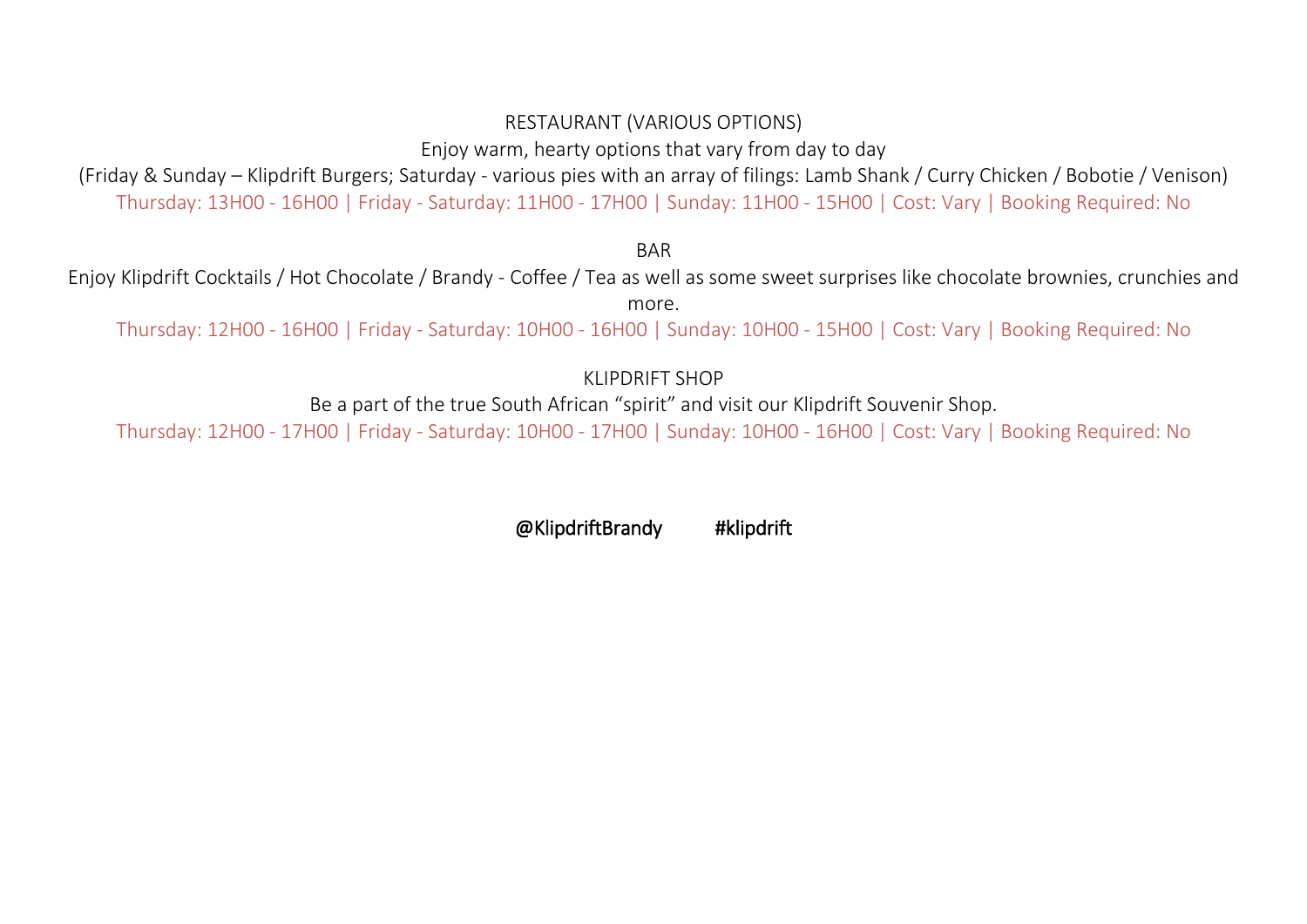

## 023 626 3200 | 072 218 8943 [info@kranskopwines.co.za](mailto:info@kranskopwines.co.za)  [www.kranskopwines.co.za](http://www.kranskopwines.co.za/)

CELLAR TOURS AND BARREL TASTINGS Wine tastings with owner/winemaker, Newald Marais. Thu: 14H00 - 17H00 | Fri: 10H00 - 17H00 | Sat - Sun: 10H00 - 16H00 | Cost: Coupons | Booking Required: No

OUR FAMOUS "ROOSTERKOEKE"

Our famous ''Roosterkoeke'' served with a breath-taking view over the valley and our basket pressed wines. Thursday: 14H00 - 17H00 | Friday: 10H00 - 17H00 | Saturday - Sunday: 10H00 - 16H00 | Cost: Vary | Booking Required: No

#kranskop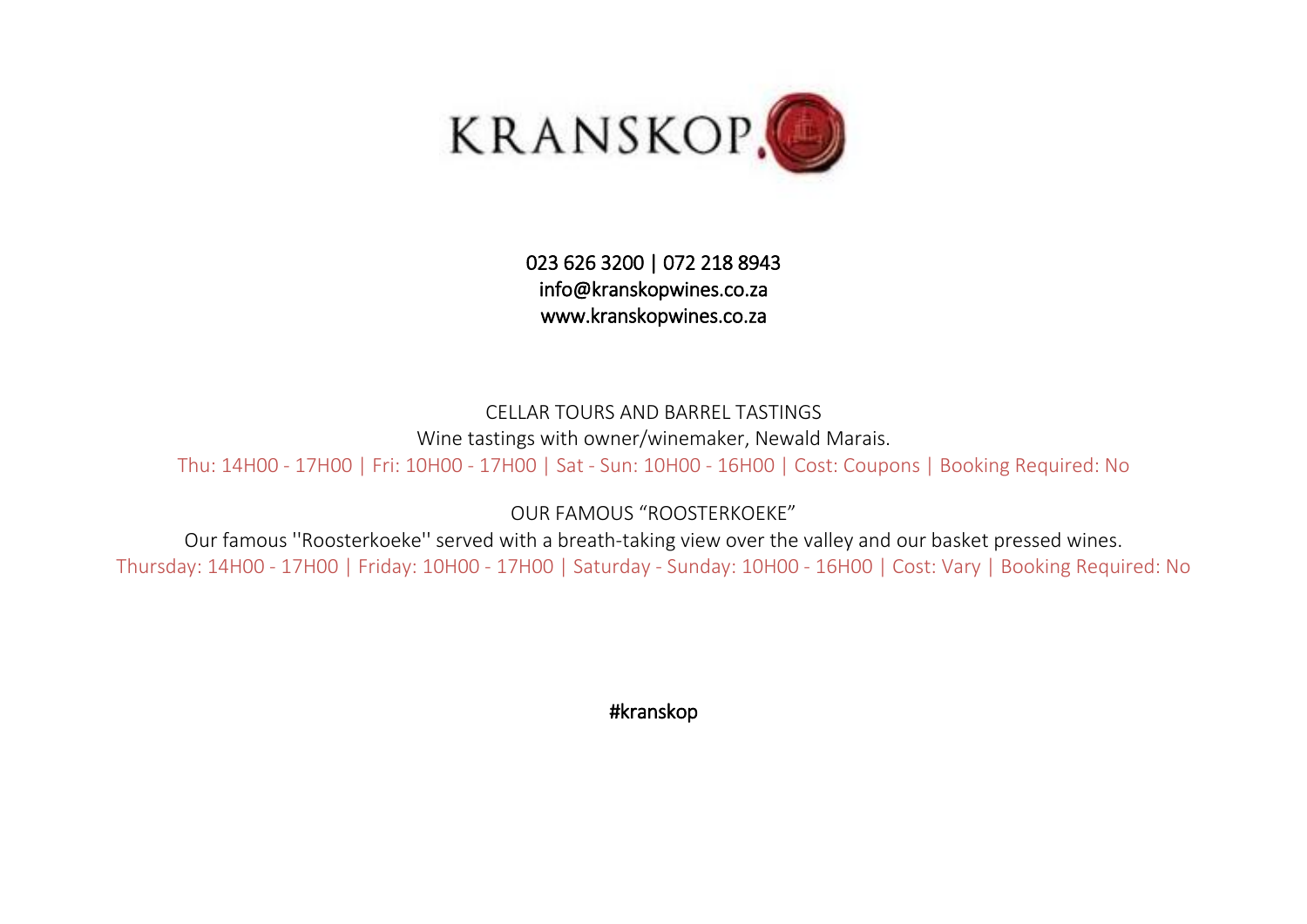

023 626 4314 1 Voortrekker rd. Robertson [info@lavernewines.co.za](mailto:info@lavernewines.co.za)  [www.lavernewines.co.za](http://www.lavernewines.co.za/) 

A SHOWCASE OF THE VALLEY'S AWARD WINNING WINES Wine from more than 60 cellars at cellar prices. Courier services are available. Thursday - Friday: 09H00 –17H30 | Saturday: 09H00 – 17H00 | Sunday: 10H00 - 15H00 | Cost: Coupons | Booking Required: No

@LaVerneWines #laverne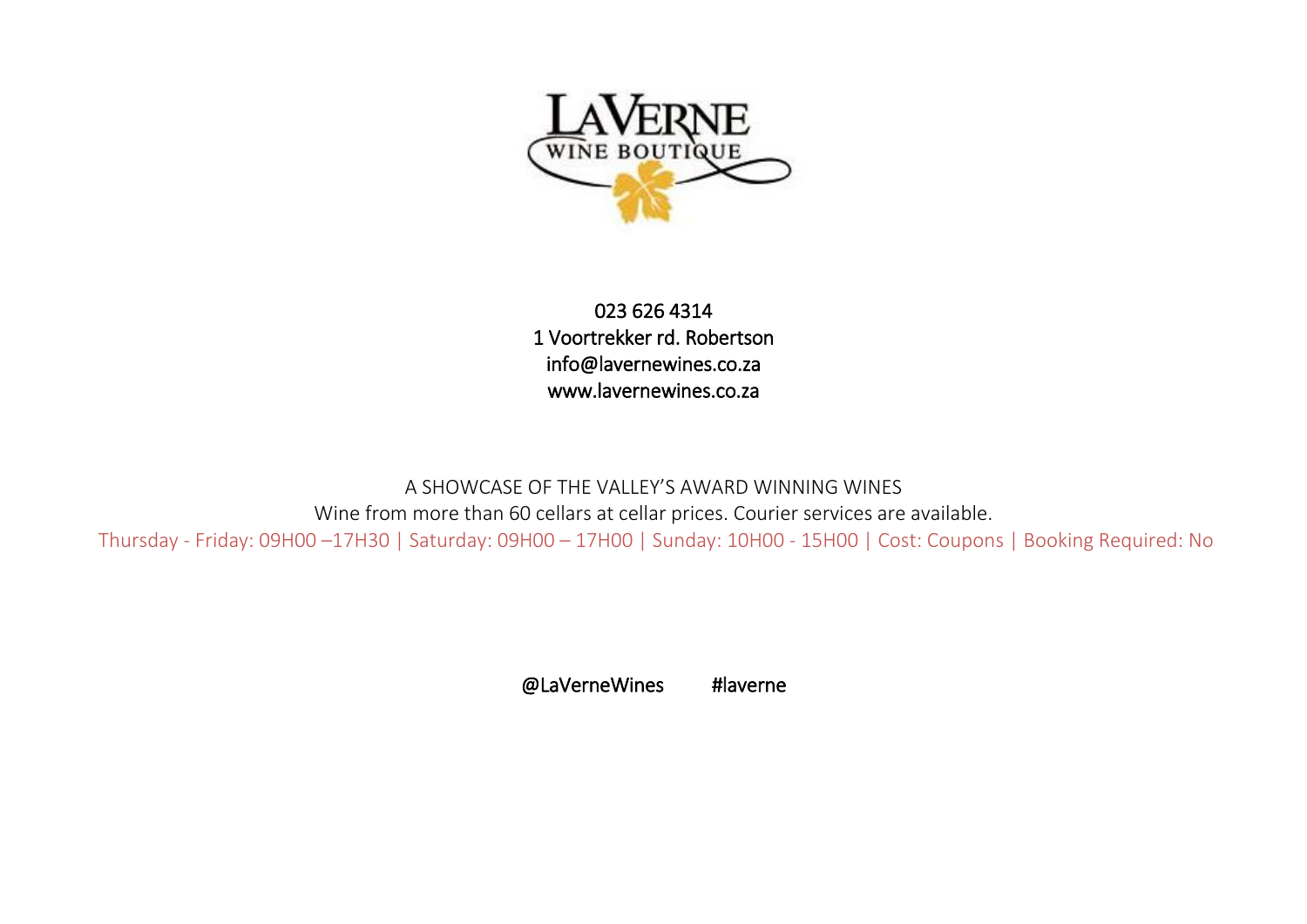

# LANGVERWACHT WINERY

023 616 2815 [info@langverwachtwines.co.za](mailto:info@langverwachtwines.co.za)  [www.langverwachtwines.co.za](http://www.langverwachtwines.co.za/)  S33°57'33.12" S20°1'33.90"

10% off when purchasing a box of six wines.

DELICIOUS CUISINE

Come by for some delicious Perlemoen / Abalone on rice; calamari on rice; mosselsop or boerewors rolls. Friday: 11H00 - 18H00 | Saturday: 10H00 - 18H00 | Sunday: 10H30 - 13H30 | Cost: Vary | Booking Required: No

@L1954Wines #langverwacht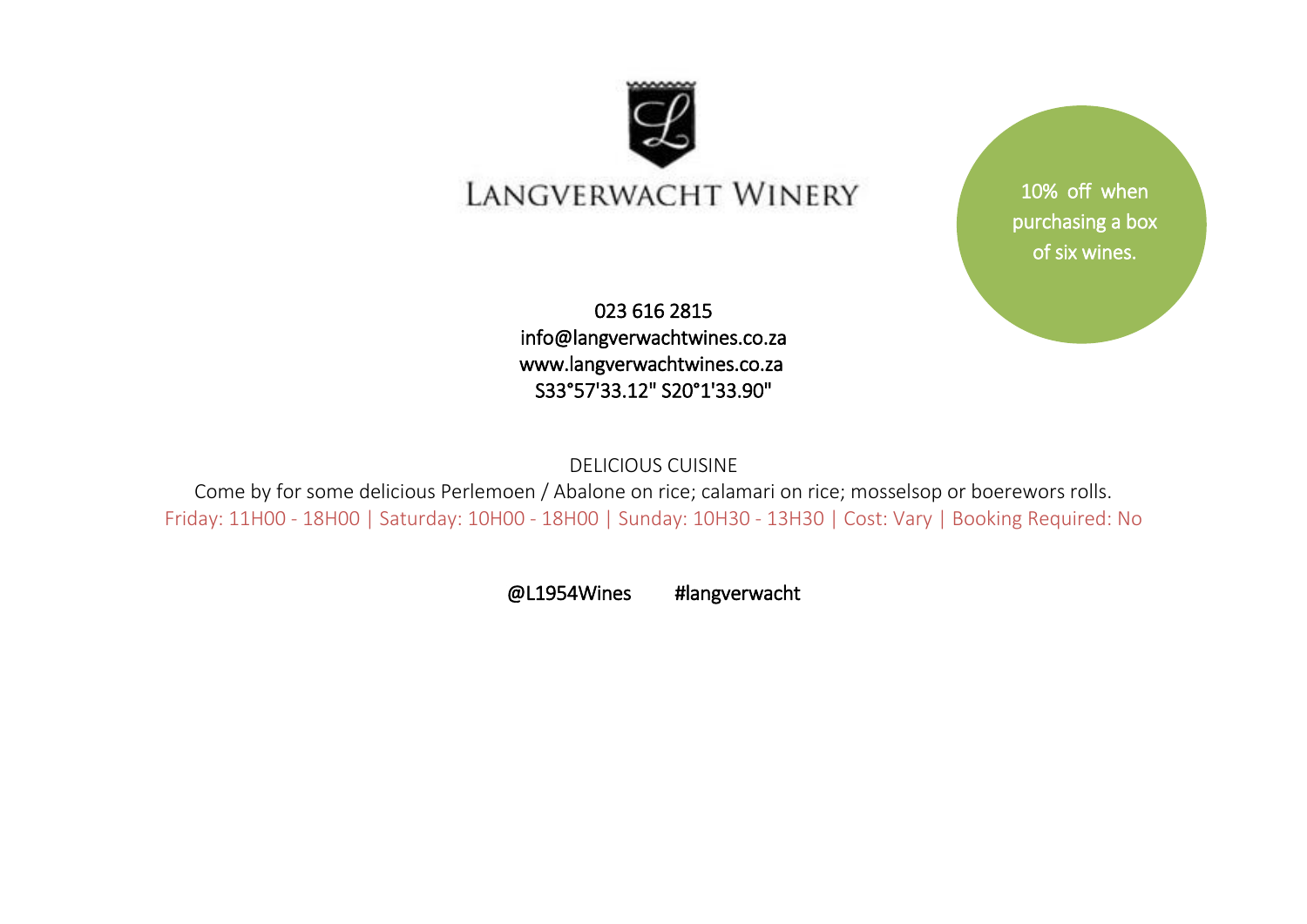

Le Roux & Fourie -vienerons-

023 626 5689 / 5376 [info@leroux-fourie.com](mailto:info@leroux-fourie.com)  [www.leroux-fourie.com](http://www.leroux-fourie.com/) 

WINE TASTING

Thursday: 14H00 -17H00 | Friday: 10H00 - 17H00 | Saturday - Sunday: 10H00 - 16H00 | Cost: Coupons | Booking Required: No

HOME-MADE MEALS AND COFFEE & CAKE AT OUR CAFÉ

Come and enjoy delicious home-made meals and coffee & cake at our café @Le Roux & Fourie. Thu: 14H00 -17H00 | Fri: 08H00 - 17H00 | Sat: 09H00 - 16H00 | Sun: 10H00 - 16H00 | Cost: Vary | Booking Required: No

WALK OUR ORGANIC FLAG 'N WINE WORLD LABYRINTH

Enter to win a mixed box of Le Roux & Fourie boutique wines.

Thu - Fri: 08H00 - 17H00 |Sat: 08H00 - 16H00 | Sun: 08H00 - 15H00 | Cost: R50pp (Adult), R20pp (u18) | Booking Required: No

@LeRouxFourieWin #lerouxfourie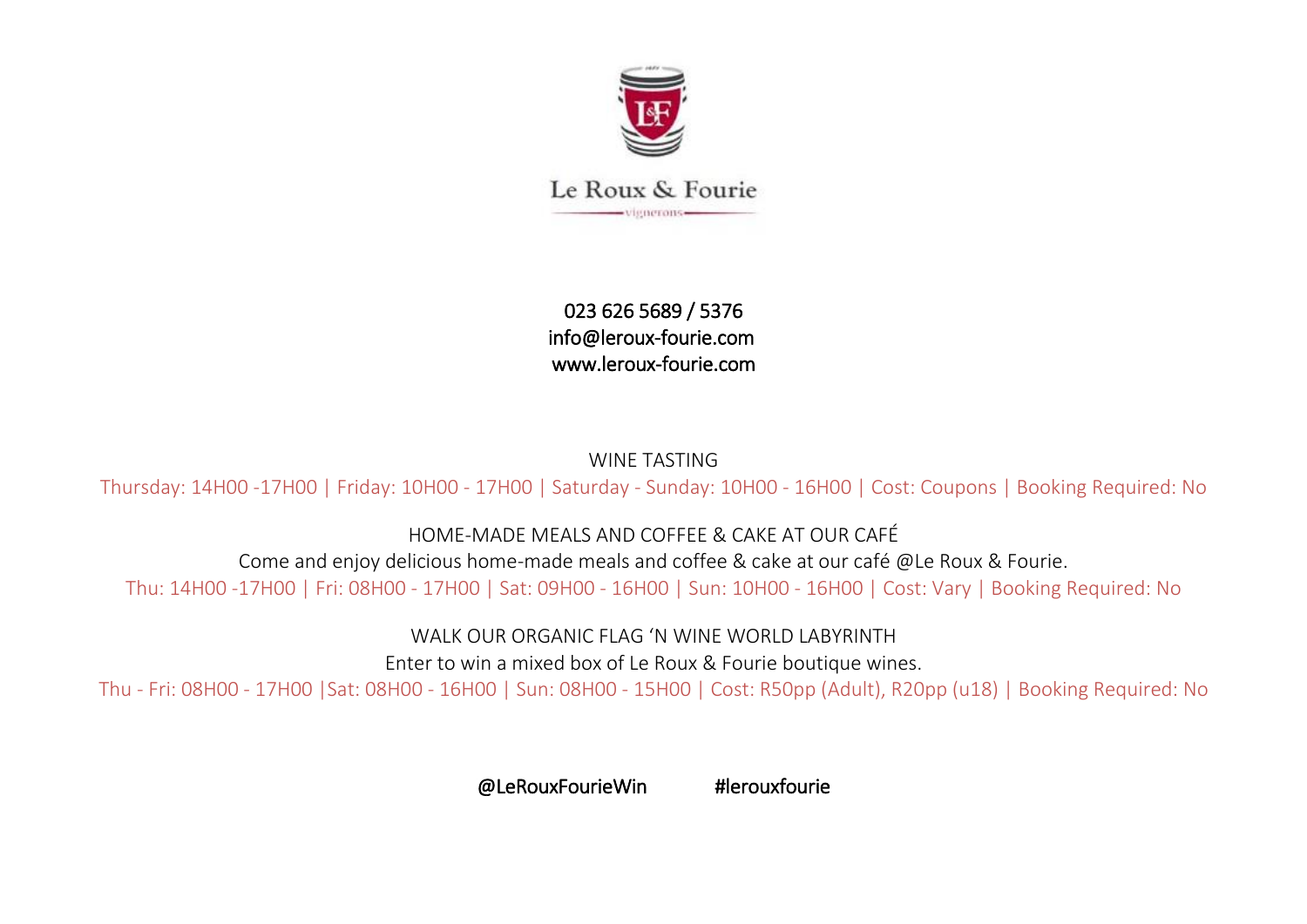

## 023 625 1265 [info@lordswinery.com](mailto:info@lordswinery.com)  [www.lordswinery.com](http://www.lordswinery.com/)  S33°59'19.79" E20°44'39.19'

FLûTE – THE MCC EVENT

This MCC Soirée is the only one of its kind and a perfect fit for Wacky Wine Weekend. This elegant evening gathering will be a celebration where you can enjoy the popping of bubbly, romantic jazz music and delectable pickings. Make sure to swing by for this inaugural party and snag a bottle of Lord's MCC Brut and MCC Brut Rosé.

Saturday: 18H00 - 00H00 | Cost: TBC | Booking Required: Yes

CRAFT MOVIE NIGHT

We will be kicking things off with a Movie Night at the cellar with our tantalising Craft Pinot Noir and delicious winter soup. R50 per person (incl. a glass of Craft Pinot Noir and a bowl of soup) Thursday: 18H00 - 21H00 | Cost: R50pp | Booking Required: Yes

FRIDAY NIGHT LIVE

Join us for a festive night filled with food, wine and golden oldies hits performed by the very talented Craig Vee.

Friday: 18H00 - 22H00 | Cost: Free | Booking Required: No

BARREL TASTING AND CELLAR TOURS

Thursday: 14H00 -17H00 | Friday - Saturday: 09H00 -16H00 | Sunday: 10H00 -16H00 | Cost: Vary | Booking Required: No

@LordsWines #lordswinery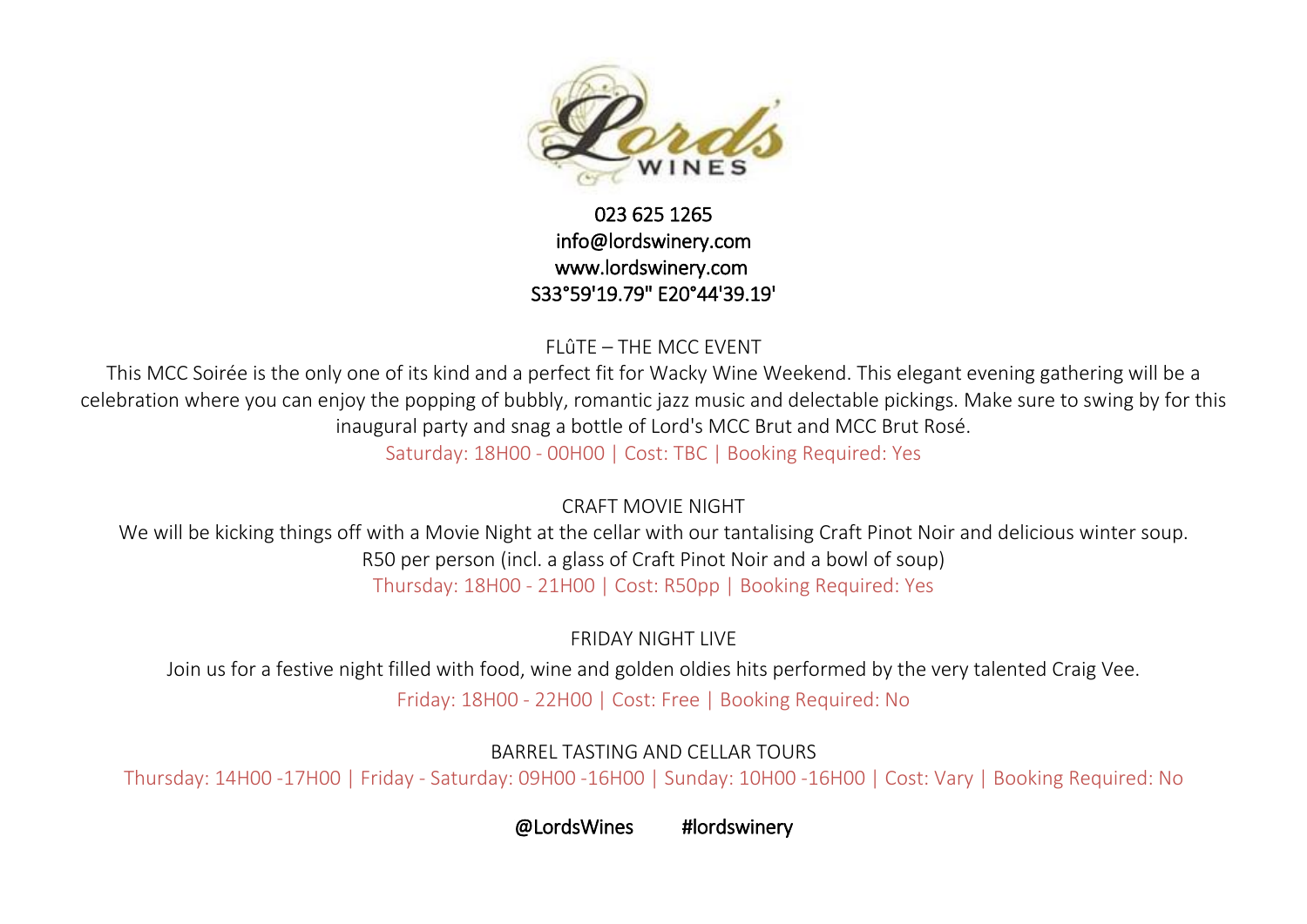

## 073 840 8228 078 916 3606 [marbrinfarm@gmail.com](mailto:marbrinfarm@gmail.com)  [www.marbrin.co.za](http://www.marbrin.co.za/)

OLIVE OIL, FOOD, MUSIC AND CRAFT BEER, JUNGE GYM FOR THE KIDS: Thursday: 09H00 - 16H00 | Friday - Saturday: 09H00 - late | Sunday: 09H00 -17H00 | Cost: Free | Booking Required: No

@MarbrinFarm #marbrin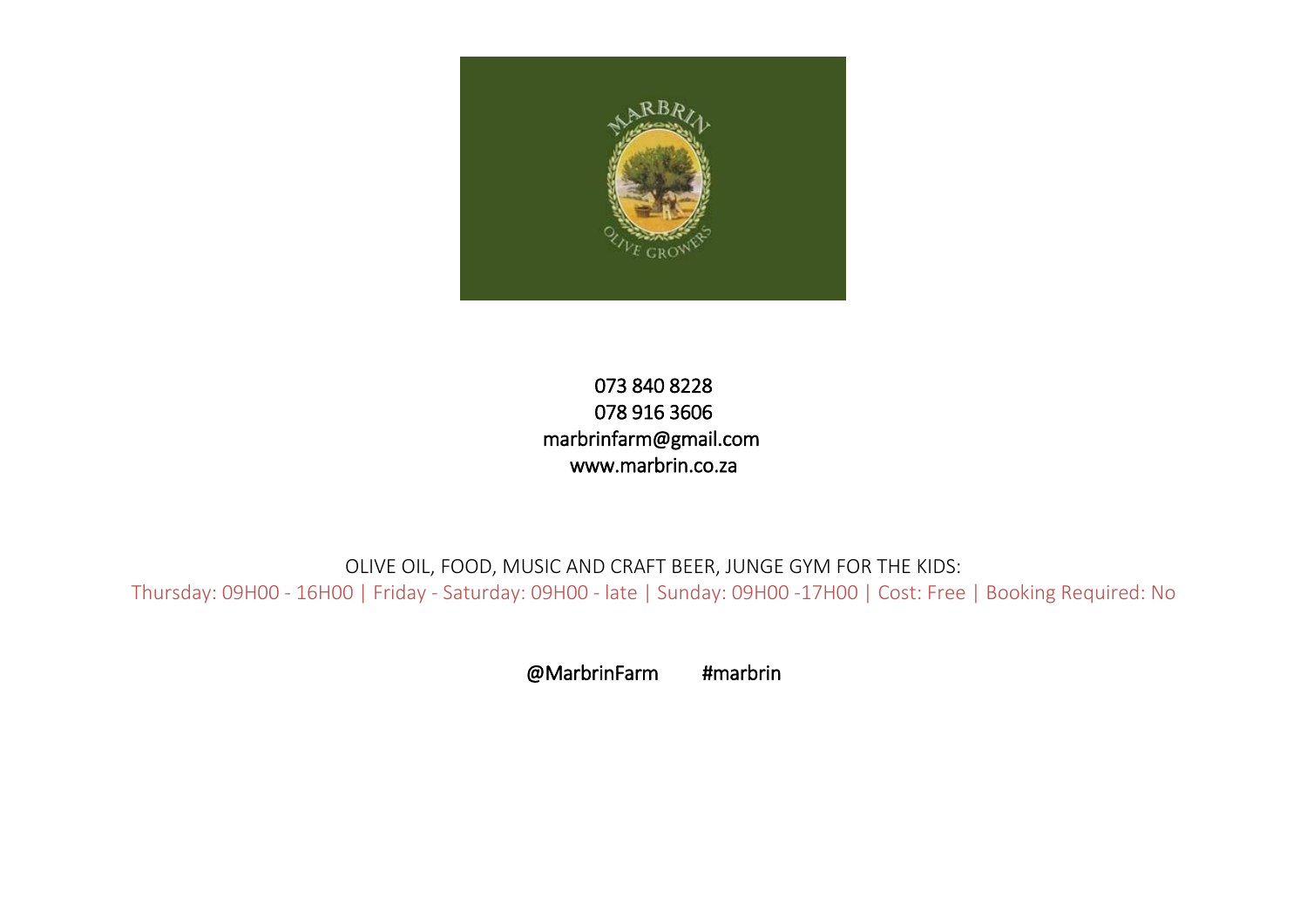

023 625 1741 [info@mcgregorwinery.co.za](mailto:info@mcgregorwinery.co.za)  [www.mcgregorwinery.co.za](http://www.mcgregorwinery.co.za/) 

DINNER IN THE CELLAR Enjoy a cosy evening combined with hearty food and delicious McGregor wines. Contact McGregor Winery for the full menu. Friday: 18H30 - 23H00 | Cost: TBC | Booking Required: Yes

> FUN FOR KIDS Variety of kid's activities - Jungle gym & jumping castle. Friday: 10H00 - 17H00 | Saturday: 10H00 - 16H00 | Cost: Free | Booking Required: No

LIVE MUSIC BY ANDRE M. COMBRINCK Relax under the pepper tree with a glass of wine and enjoy the live music of Andre M. Combrinck. Saturday: 10H00 -16H00 | Cost: Free | Booking Required: No

FOR THE HUNGRY A variety of food options will be available. Friday: 10H00 -17H00 | Saturday: 10H00 -16H00 | Cost: Vary | Booking Required: No

@McGregorWines #mcgregorwines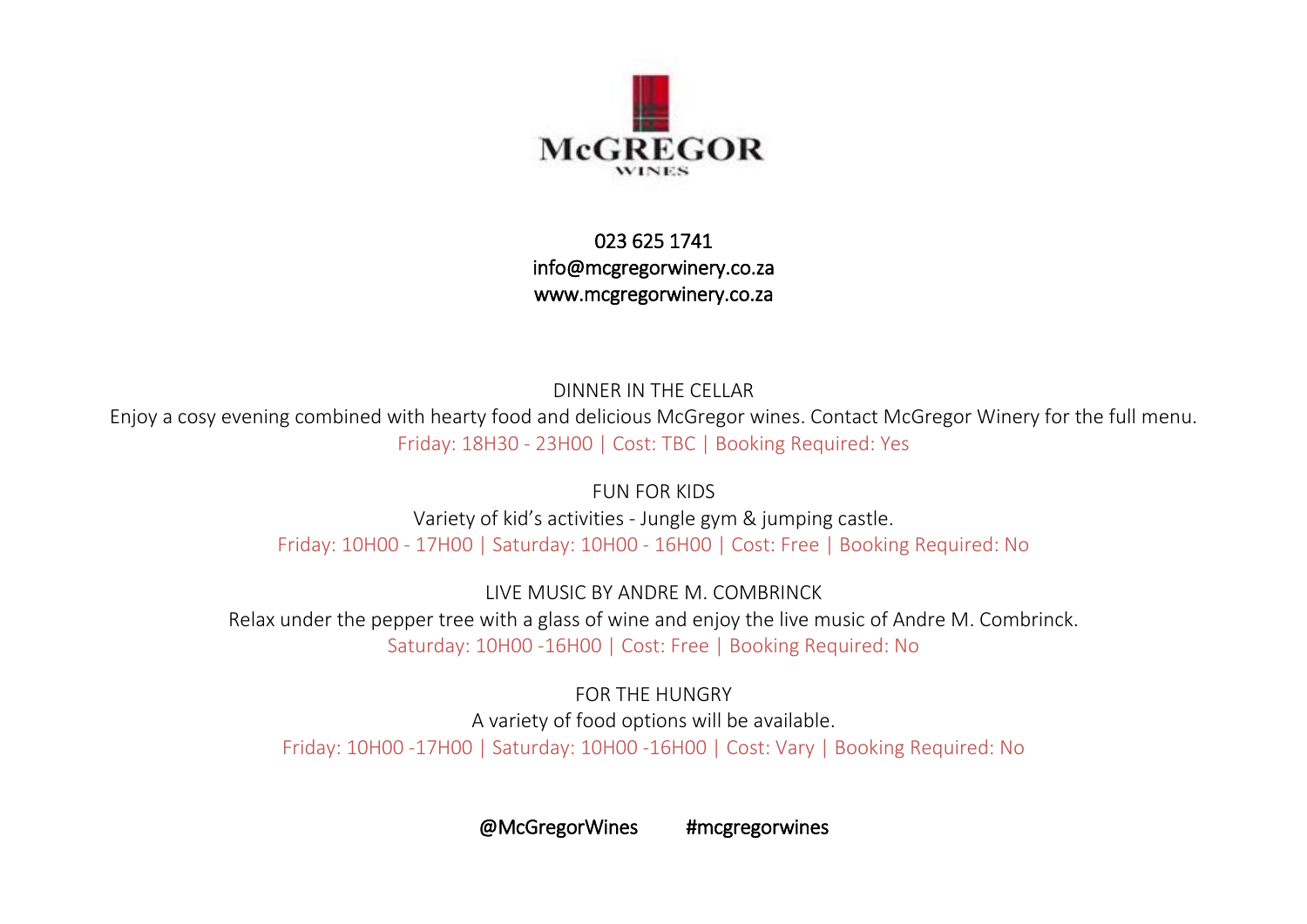

## 023 616 2143 [info@mooiuitsig.co.za](mailto:info@mooiuitsig.co.za)  [www.mooiuitsig.co.za](http://www.mooiuitsig.co.za/)

WINE & BRANDY TASTING Friday: 11H00 -17H00 | Saturday: 09H00 -17H00 | Cost: Coupons | Booking Required: No

#mooiuitsig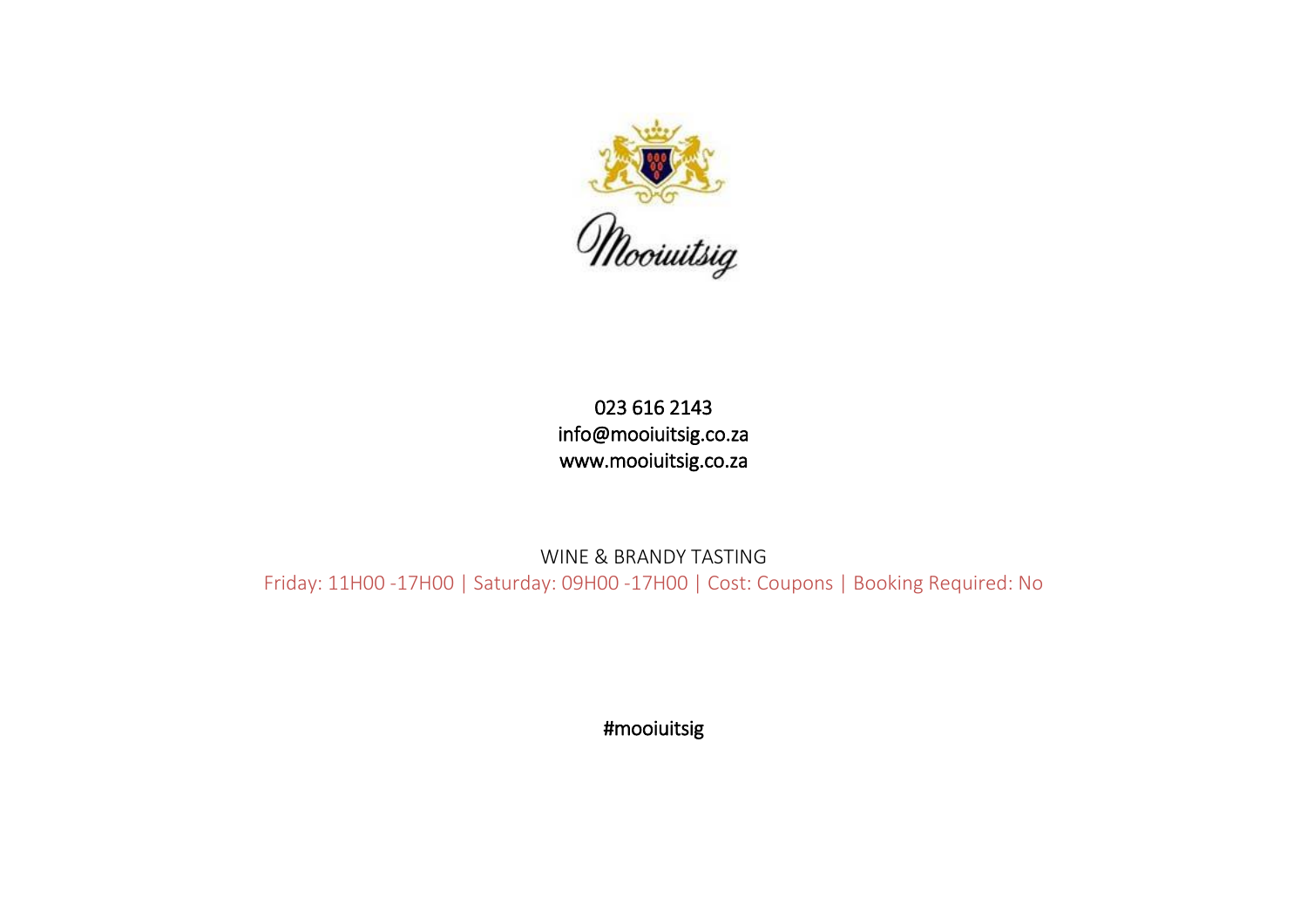

## 023 615 1834 [wine@platform62.co.za](mailto:wine@platform62.co.za)  [www.platform62.co.za](http://www.platform62.co.za/)  30 Main Road, Ashton



#### DISCOVER BRANDY WITH A FUN TASTING

Compare and enjoy premium brandies paired with chocolates and fruit. Exciting cocktails and free brandy glass to take home. Thursday - Sunday: 10H00 - 16H00 | Cost: R70pp | Booking Required: Yes

## WINE, MUSCADEL & LIQUEUR TASTING

Try the best wines of the valley. Discover the biggest selection of Wine, Muscadel & Liqueur under one roof! Courier service available. Thursday – Saturday: 09H00 - 17H00 | Sunday: 09H00 -16H00 | Cost: Coupons | Booking Required: No

HOMEMADE FOOD

Enjoy breakfast, coffee, pies, burgers and chips, ribs, pizza and much more. Thu - Sun: 08H30 - 17H00 | Cost: Vary | Booking Required: No

DELI TASTING AND FARMSTALL

Sample the widest variety of jams, olives and spicy sauces. Farmstall filled with dried fruit, honey, cookies, local products, boerseep etc. Thursday - Sunday: 08H30 - 17H00 | Cost: Vary | Booking Required: No

> LIVE MUSIC Relax to laid back Country Rock with Pat Shewry.

Thursday: 14H00 - 16H00 | Friday - Saturday: 10H00 - 16H00 | Sunday: 10H00 - 15H00 | Cost: Free | Booking Required: No

@platform62 #platform62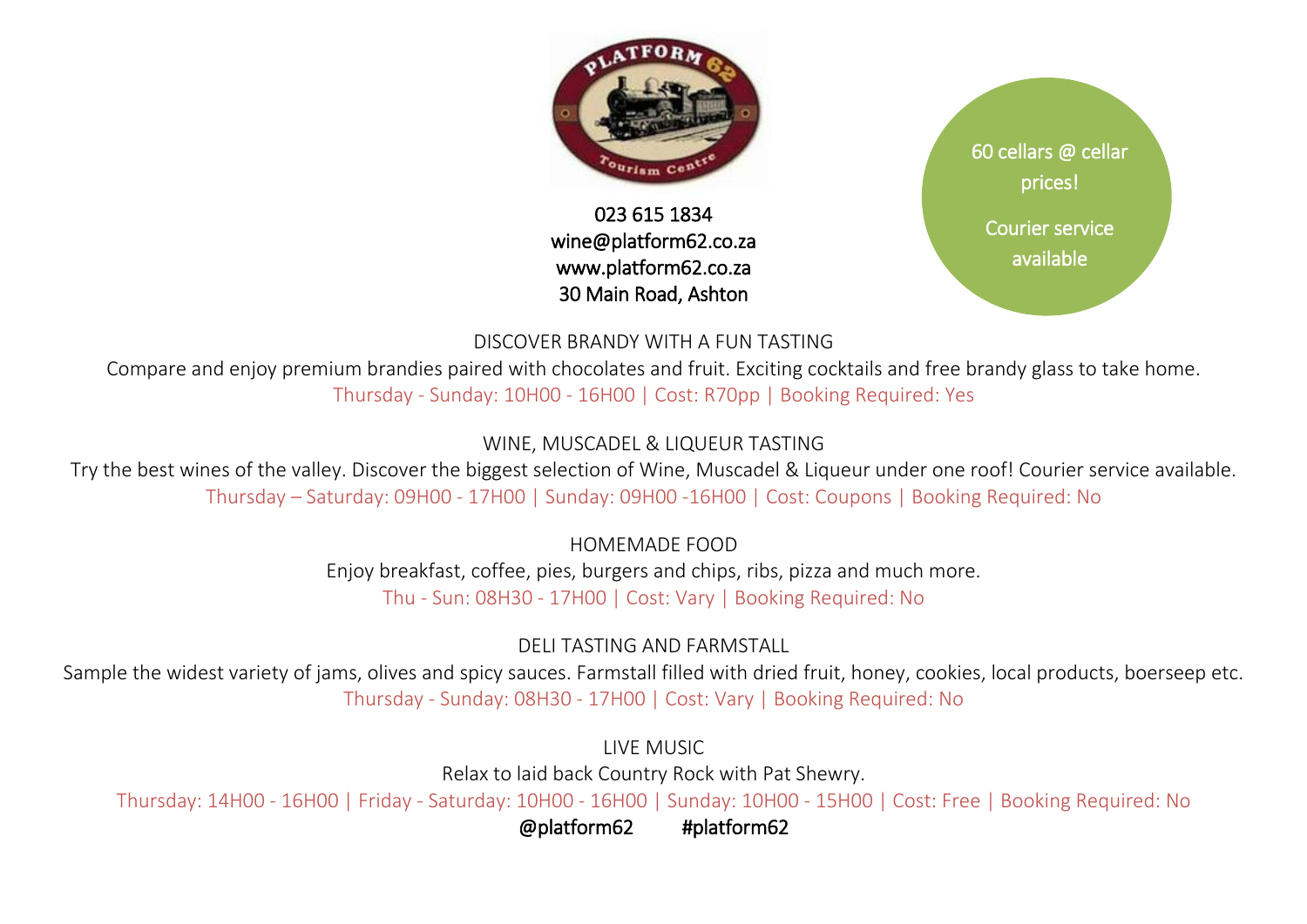

## 023 616 2752 [info@quando.co.za](mailto:info@quando.co.za)  [www.quando.co.za](http://www.quando.co.za/)  S33°56'9.6" E020°01'28.8"

WINE TASTING Come enjoy our boutique range of wines in our garden.

Thursday: 14H00 -17H00 | Friday: 10H00 -17H00 | Saturday - Sunday: 10H00 - 16H00 | Cost: Coupons | Booking Required: Yes

@quandowines #quando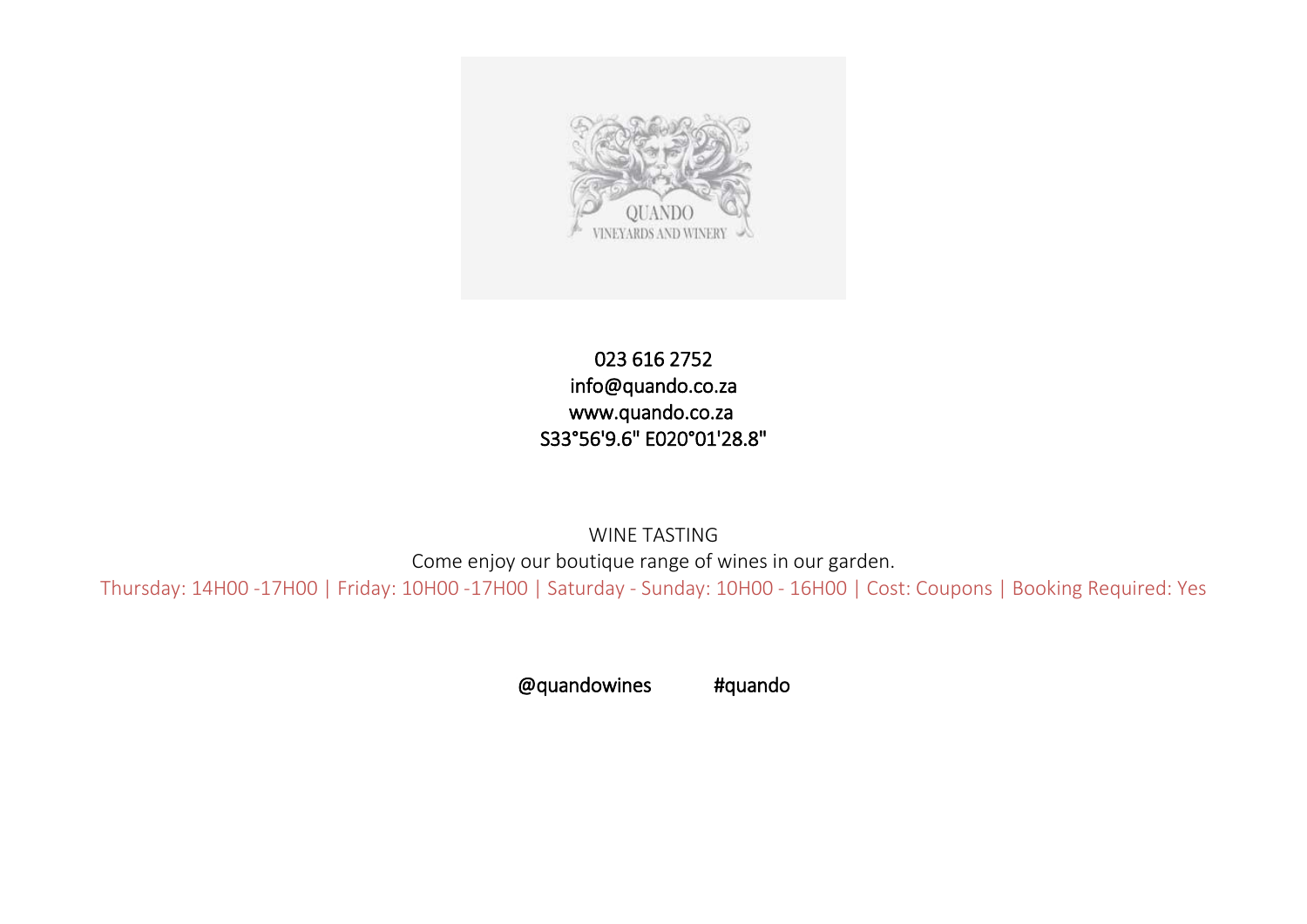

023 626 3596 [info@rietvallei.co.za](mailto:info@rietvallei.co.za)  [www.rietvallei.co.za](http://www.rietvallei.co.za/) 

#### BRAAI FONDUE

Pick from our wide variety of meats and side dishes available and join for a unique Braai Fondue experience! The perfect lunch for the whole family. This special lunch paired with a glass of the season's best is the perfect Rietvallei experience. Live music will be provided. Friday - Saturday: 10H00 - late | Sunday: 10H00 - 15H30 | Cost: Vary or pay as you eat | Booking Required: No

WINE TASTING

Six of our best wines from this season will be on offer for tasting.

Thu: 14H00 – 17H00 | Fri: 10H00 – 17H00 | Sat: 10H00 – 16H00 | Sun: 10H00 - 15H00 | Cost: Coupons| Booking Required: No

@RietvalleiWines #rietvallei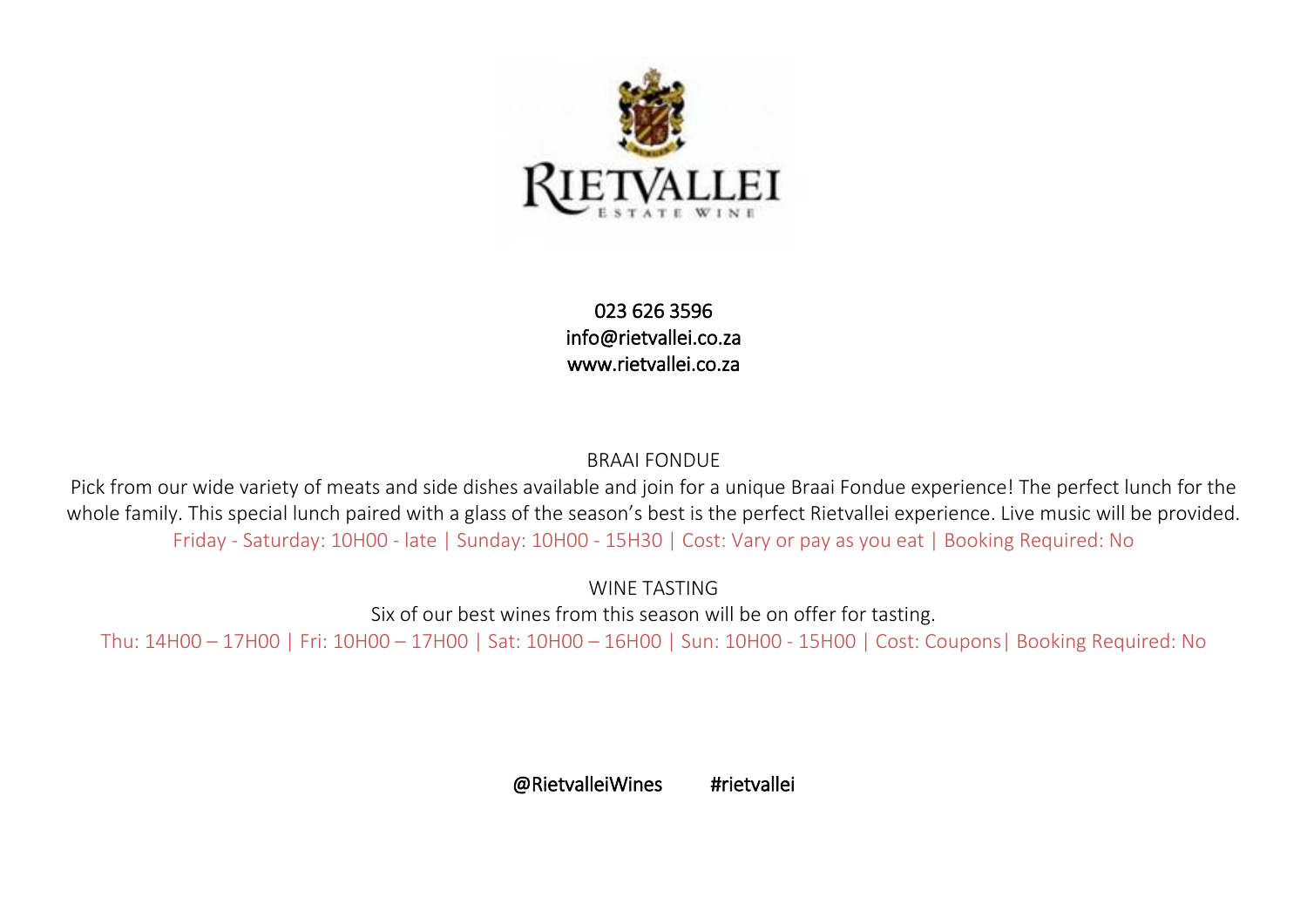

## 023 616 2218  [ynaidoo@reelin.co.za](mailto:ynaidoo@reelin.co.za)  [www.rivergold.co.za](http://www.rivergold.co.za/)

## EXCLUSIVE WINE TASTING Featuring wine tasting, great food, live music and children's activities. Saturday: 10H00 -16H00 | Cost: Vary | Booking Required: No

RIVERGOLD WINE TASTING Exclusive wine tasting. Thursday: 14H00 -17H00 | Friday: 10H00 - 17H00 | Cost: Coupons | Booking Required: No

RIVERGOLD LIVE CONCERT

Exclusive wine tasting, exquisite Indian cuisine, electric live music entertainment starting @ 12pm, jumping castle, kid's arts and crafts. Saturday: 10H00 -16H00 | Cost: Vary | Booking Required: No

> RIVERGOLD CHILLED SUNDAY Featuring an exclusive wine tasting, exquisite Indian cuisine, live music and a jumping castle. Sunday: 10H00 -16H00 | Cost: Vary | Booking Required: No

> > #rivergold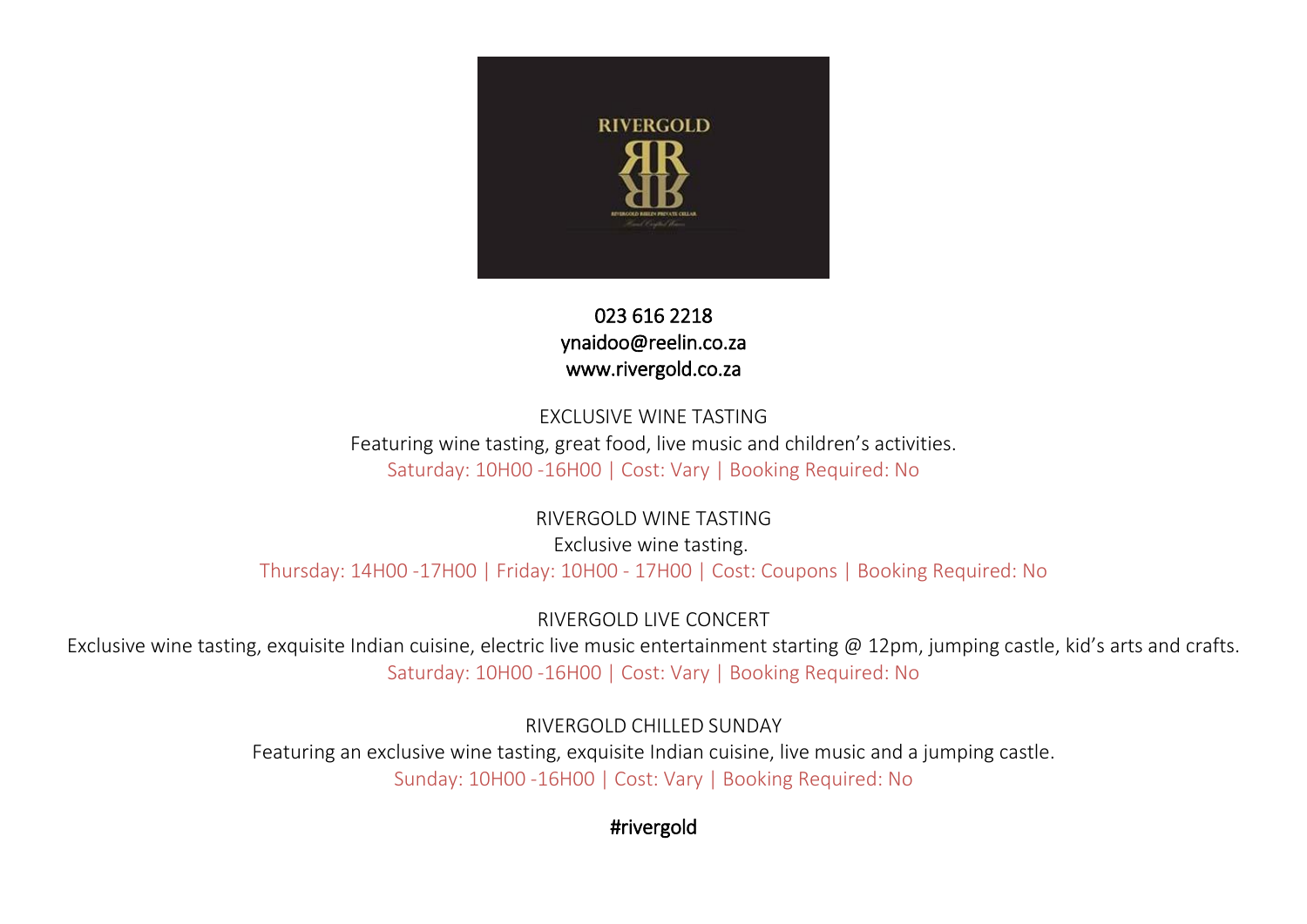

## 023 626 7098 [anke@robertsonwinery.co.za](mailto:anke@robertsonwinery.co.za)  [www.robertsonwinery.co.za](http://www.robertsonwinery.co.za/)  S33°48'23.2" E19°52'28.1"

DINNER WITH ROBERTSON WINERY

This Robertson Winery steak dinner will take place in one of our warehouses for a perfect evening of good wine and food. Friday: 19H00 - 23H00 | Cost: R175pp | Booking Required: Yes

## ROBERTSON WINERY FOOD AND WINE TENT

This tent will be filled with wine, food and music. Come to relax and enjoy our hospitality with loads of wine to taste and a variety of food to feast on.

Friday: 10H00 -17H00 | Saturday: 10H00 -16H00 | Sunday: 10H00 -15H00 | Cost: Free | Booking Required: No

2017 MTB EVENT

Robertson Winery will host the 11th edition of our MTB event in 2017. Riders will have the choice of 4 exciting routes that will start and finish at Robertson Winery's facilities. Visit www.robertsonwinery.co.za for more info or e-mail mtb@robertsonwinery.co.za. Online entries can be made at www.pedalpower.org.za.

Saturday: 07H00 - 14H00 | Cost: Vary | Booking Required: Yes

ROBERTSON WINERY SOCIAL

This Robertson Winery social will take place in one of our warehouses and will feature live music. A variety of food will be on sale. Come and enjoy the evening with your friends!

Friday: 19H00 - 23H00 | Cost: R60pp | Booking Required: Yes

#moretoshare @Robertsonwinery #robertsonwinwey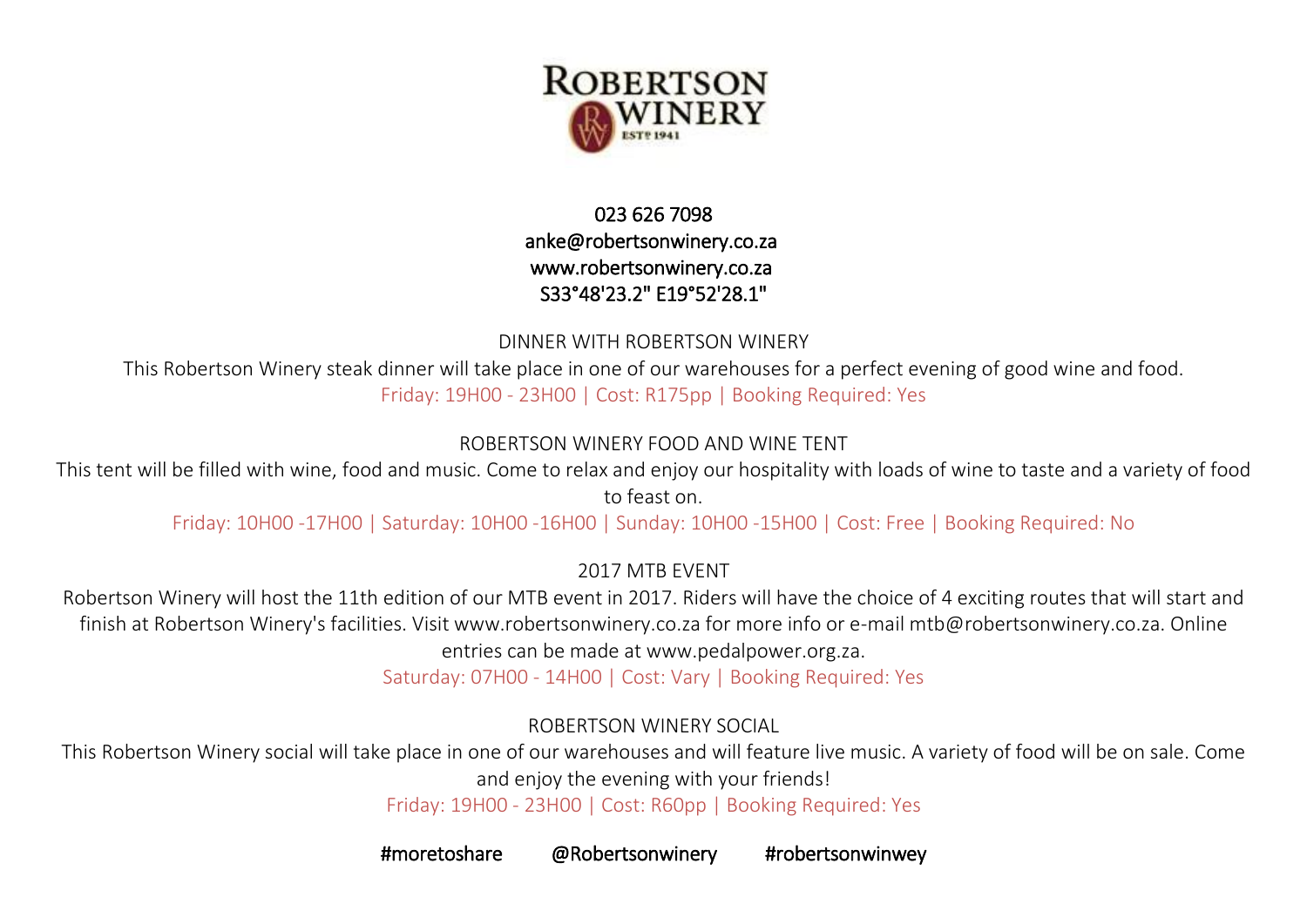

## 023 626 1663 [info@rooiberg.co.za](mailto:info@rooiberg.co.za)  [www.rooiberg.co.za](http://www.rooiberg.co.za/)  S33°46'35.3" E019°45'42.9"

#### COME AND JOIN THE ROOIBERG TEAM

Taste our multi-award winning selection of wines. Be our guests and start your very special wine experience at Rooiberg - the gateway to the Wacky Wine Weekend!

Thu: 10H00 -17H00 | Fri: 08H00 -18H00 | Sat: 08H00 -16H00 | Sun: 10H00 - 16H00 | Cost: Coupons | Booking Required: No

AFRICA'S BIGGEST RED CHAIR. GO BIG, GO RED

Have a seat on Rooiberg's Red Chair, take your picture, post it and win!

Thu: 10H00 -17H00 | Fri: 08H00 -18H00 | Sat: 08H00 -16H00 | Sun: 10H00 -16H00 | Cost: Free | Booking Required: No

BODEGA DE VINHO

Relax next to the cosy fireplace in our restaurant and bakery for breakfast, lunch and freshly baked bread and pastries. Thursday - Friday: 08H00 -17H00 | Saturday: 08H00 -16H00 | Sunday: 10H00 -16H00 | Cost: Vary | Booking Required: No

LOVE LOCK WALL

First of its kind on a wine farm. Bring your own lock or buy a special red padlock at the winery and make memories to treasure for a lifetime!

Thu: 10H00 -17H00 | Fri: 08H00 -18H00 | Sat: 08H00 - 16H00 | Sun: 10H00 -16H00 | Cost: Free | Booking Required: No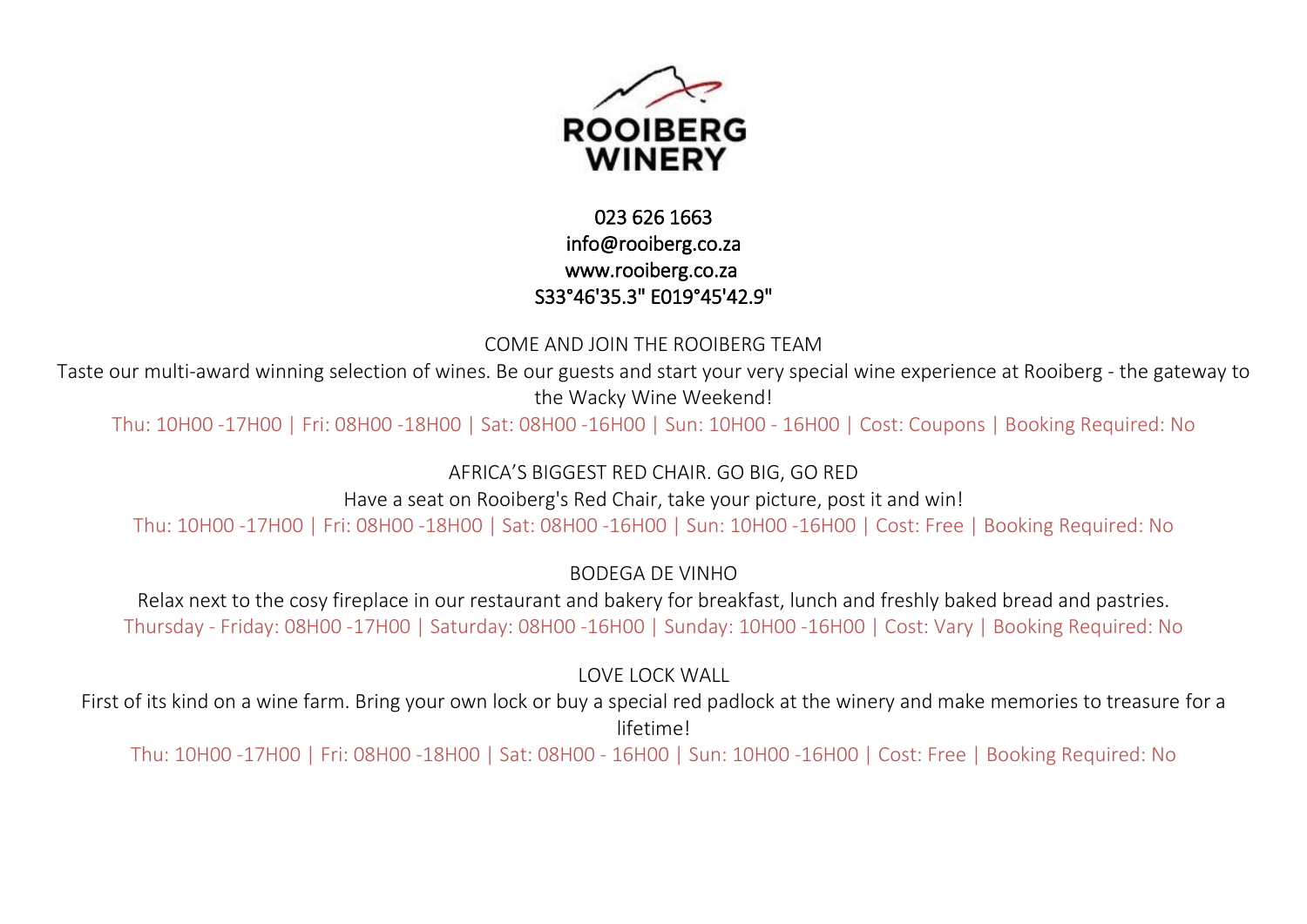#### KIDS ENTERTAINMENT AND STALLS

Kids are welcome and we host various stalls with fast food, farm products, olives, jewellery, fashionable clothing and our famous coffee bar.

Thu: 10H00 -17H00 | Fri: 08H00 -18H00 | Sat: 08H00 -16H00 | Sun: 10H00 -16H00 | Cost: Vary | Booking Required: No

FARM STALL

Our quaint little shop is bursting with jams, preserves and local arts and crafts.

Thursday: 10H00 -17H00 | Friday: 08H00 -18H00 | Saturday: 08H00 -16H00 | Sunday: Closed | Cost: Vary | Booking Required: No

OLYFBERG SUMMIT CHALLENGE

This event features a Trail Run and Fun Walk of 5km,10km and 21km. Visit www.amoija.com or contact info@amoija.com for more information.

Saturday: 09H00 |Cost: R50pp, R170pp, R250pp |Booking Required: Yes. info@amoija.com

@ROOIBERGWINES #ROOIBERGWINES #REDCHAIR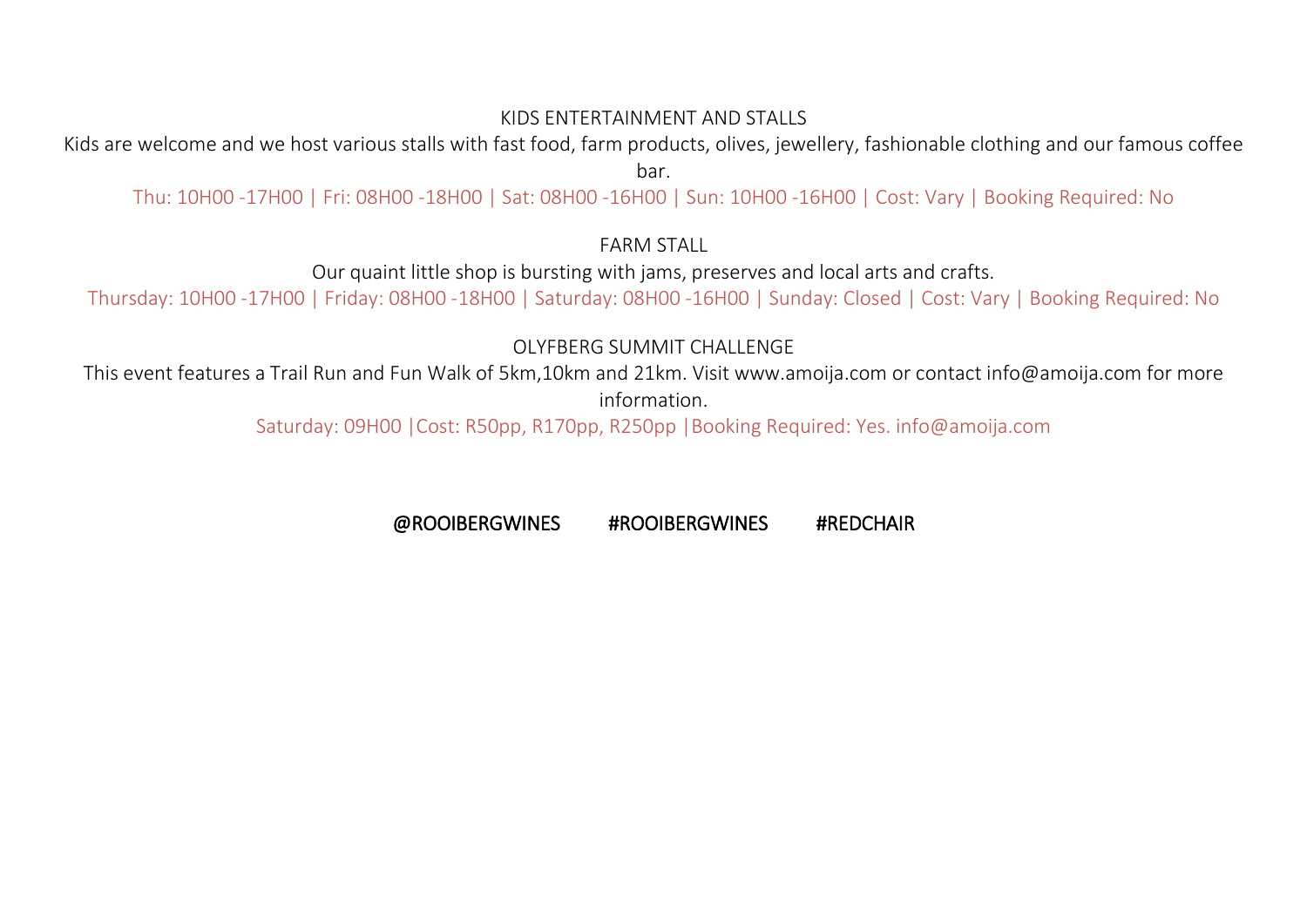

## 023 626 1570 [manager@rosendalwinery.com](mailto:manager@rosendalwinery.com)  [www.rosendalwinery.com](http://www.rosendalwinery.com/)

## CHOCOLATE AND WINE PAIRING Lindt chocolate pairing with Merlot Shiraz, Cabernet Sauvignon and Pinotage. Thursday: 10H00 | Friday: 10H00 | Saturday: 10H00 | Sunday: 10H00 | Cost: R45pp | Booking Required: Yes

@RosendalWinery #rosendal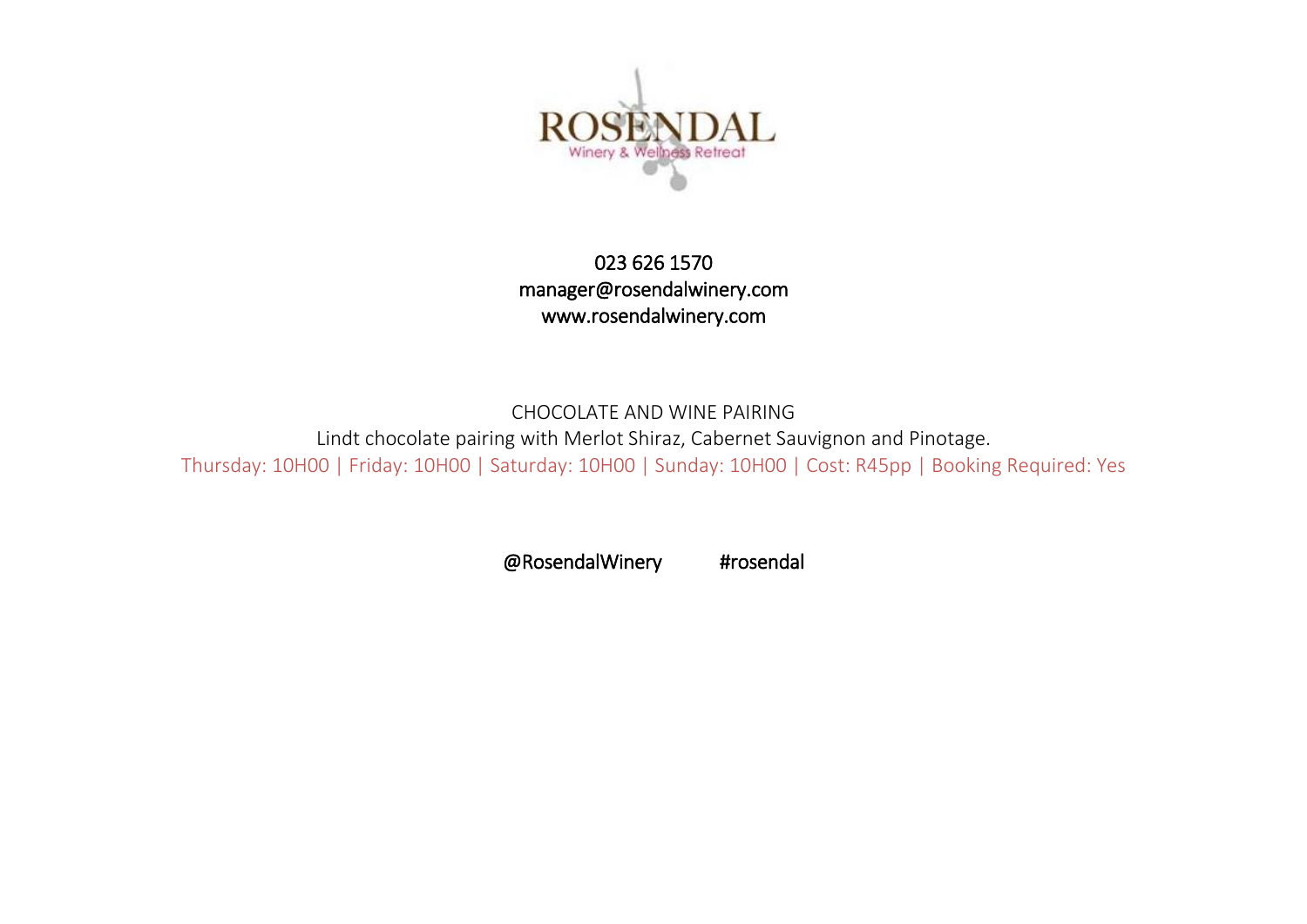

#### 023 626 3661 [wine@springfieldestate.com](mailto:wine@springfieldestate.com)  [www.springfieldestate.com](http://www.springfieldestate.com/)  S33°49'46.68" E19°54'58.92"

#### WINE TASTING

Thursday: 14H00 -17H00 | Friday: 10H00 -17H00 | Saturday - Sunday: 10H00 -16H00 | Cost: Coupons | Booking Required: No

LUNCH TIME FEAST

Join us for braaied chicken in our homemade Peri-Peri sauce served with French fries and a fresh green salad. Guests will be entertained by the sounds of our rhythmic band, The Renegades. Lunch will be served on our lakeside lawns, but in the event of bad weather, it will be served inside the cellar.

Saturday: 12H00 -15H00 | Sunday: 11H30 - 14H30 | Cost: R90pp | Booking Required: No

LIVE BAND

The Renegades, a 3-piece acoustic band, will give a performance inspired by a mash-up of rock & folk with a dash of blues. Saturday - Sunday: 11H00 -15H00 | Cost: Free | Booking Required: No

@SpringfieldWine #Springfield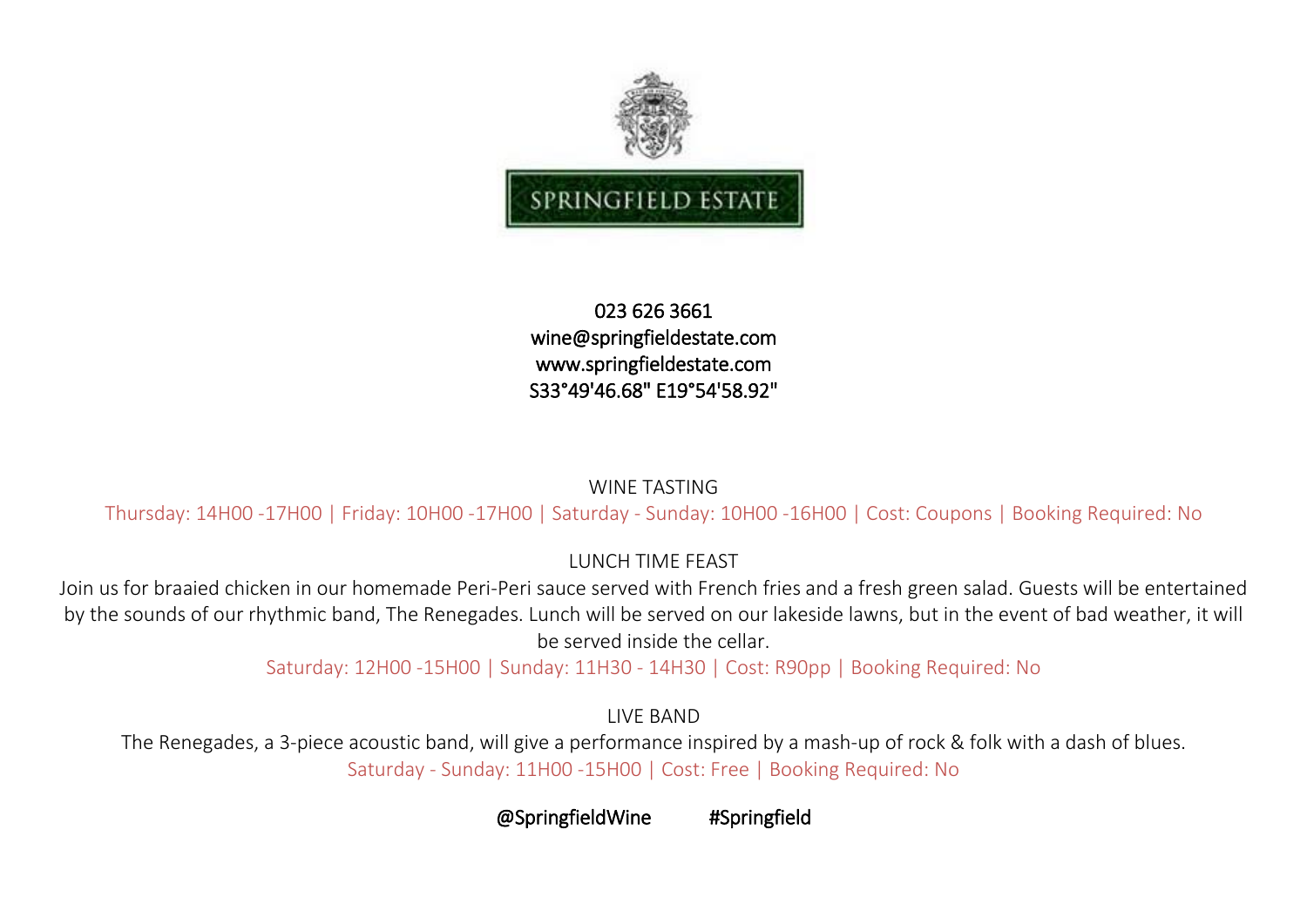

023 625 1780 [tanagra@tanagra-wines.co.za](mailto:tanagra@tanagra-wines.co.za)  [www.tanagra-wines.co.za](http://www.tanagra-wines.co.za/) 



#### MEET AND GREET WITH OWNER AND DISTILLER

Come and visit us at our farm and meet and chat with owner and distiller, Robert and his wife Anette for a personal and authentic boutique-style experience. We produce handcrafted and very limited-release wines from our registered Single Vineyards and an exclusive range of classy European-style Grappa & Eau de Vie as well as a sensational Orange Liqueur.

Thu: 14H00 -17H00 | Fri: 10H00 - 17H00 | Sat: 10H00 - 16H00 | Sun: 10H00 - 14H00 | Cost: Coupons | Booking Required: No

@tanagrawine #tanagra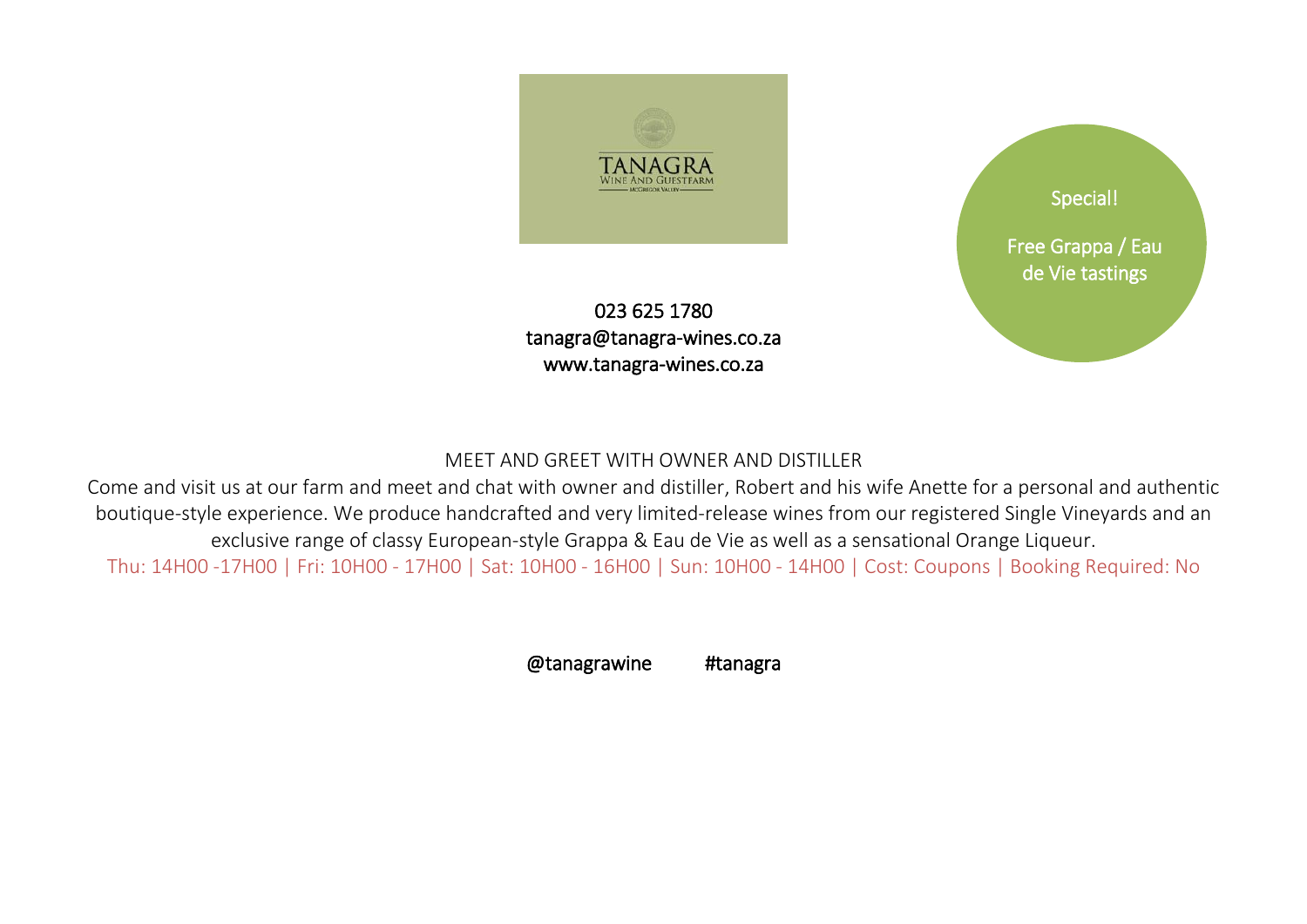

023 616 2401 [vanzylshof@lando.co.za](mailto:vanzylshof@lando.co.za)  [www.vanzylshof.co.za](http://www.vanzylshof.co.za/) 

HOMEMADE SOUP, BREAD, COFFEE & TEA Thursday: 14H00 -17H00 | Cost: Vary | Booking Required: No

FOOD STALLS

Featuring homemade soup, vetkoek, roosterkoek, coffee & tea. Friday - Saturday: 09H00 -17H00 | Sunday: 09H00 -14H00 | Cost: Vary | Booking Required: No

WIN WINE

Challenge your friends to golf or horseshoe throwing and you could win a bottle of your choice. Friday - Saturday: 09H00 -17H00 | Sunday: 09H00 -16H00 | Cost: R5pp (adults, tweens, kids) | Booking Required: No

#vanzylshof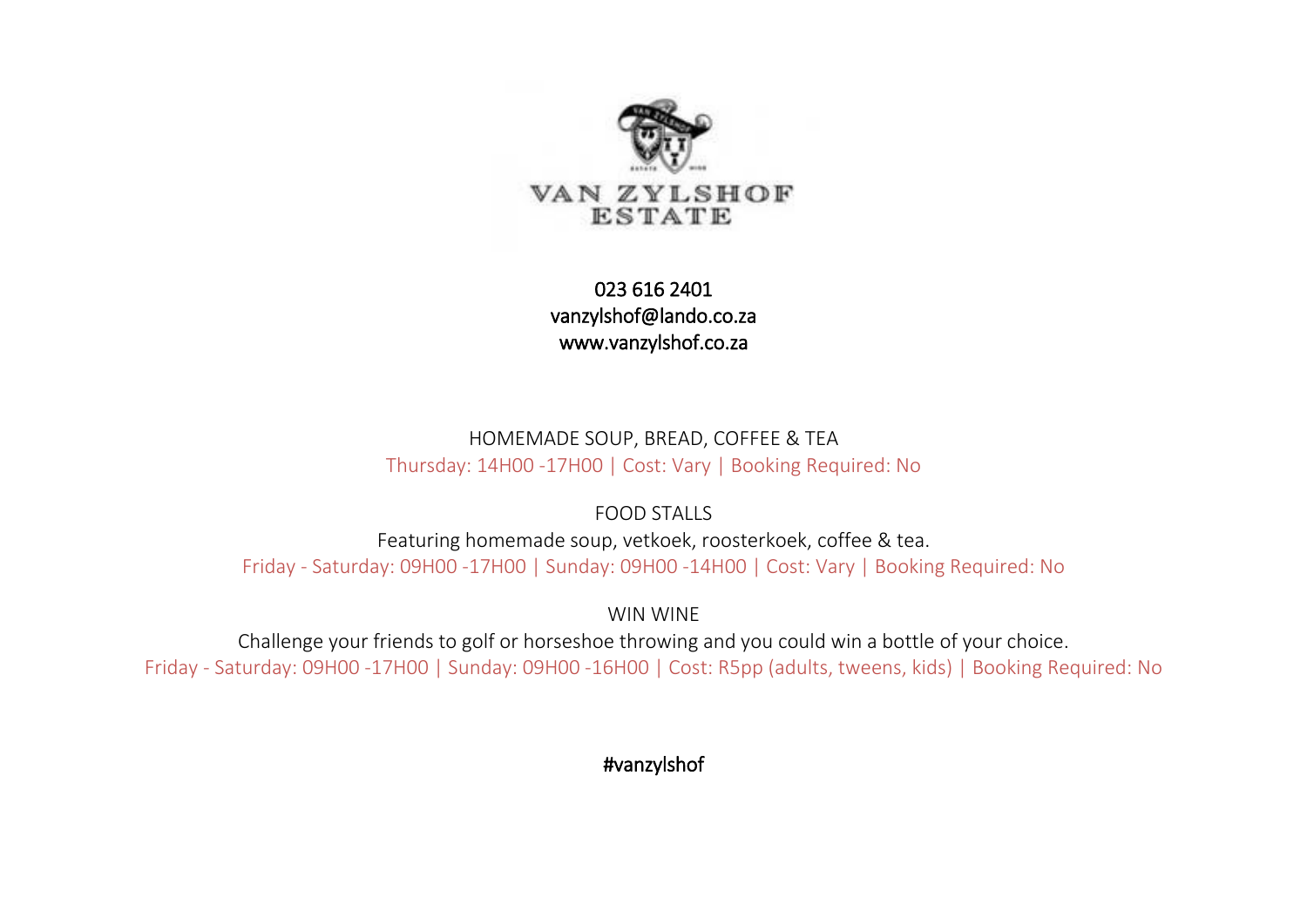

023 615 1017 [sales@viljoensdrift.co.za](mailto:sales@viljoensdrift.co.za)  [www.viljoensdrift.co.za](http://www.viljoensdrift.co.za/)  S33°52'8.4" E19°59'13.6"

BOAT CRUISE ON THE BREEDE RIVER

Enjoy a relaxing boat cruise on the Breede River for 50 minutes. Bookings are essential go to www.viljoensderift.co.za. Thu: 14H00 -16H00 | Fri - Sat: 10H00 - 16H00 | Sun: 10H00 - 15H00 | Cost: R70pp (adults) Kids u/12 R20pp | Booking Required: Yes

PICNIC BASKETS IN OUR SELF HELP DELI TENT

Pack a delicious picnic basket in our self-help deli. Choose from breads, cheeses, cold meats, pâté and preserves. Hot meals will be served to at various prices.

Thursday: 14H00 -16H00 | Friday - Saturday: 10H00 -16H00 | Sunday: 10H00 - 15H00 | Cost: Vary | Booking Required: No

WINE TASTING

Choose from an award-winning selection of wine. Bubbly, whites and reds will be available for tasting. Thu: 14H00 - 16H30 | Fri: 10H00 - 16H00 | Sat: 10H00 - 15H00 | Sun: 10H00 - 14H00 | Cost: Coupons | Booking Required: No

WINE SALES

Thursday: 14H00 -17H00 | Friday - Saturday: 10H00 -17H00 | Sunday: 10H00 - 15H00 | Cost: Vary | Booking Required: No

LIVE MUSIC BY CHRIS ELSE IN WACKY TENT

Saturday: 12H00 -17H30 | Sunday: 12H00 - 17H00 | Cost: Free | Booking Required: No

LIVE MUSIC ON DECK

Saturday: 11H00 - 16H00 | Cost: Free | Booking Required: No

@viljoensdrift #viljoensdrift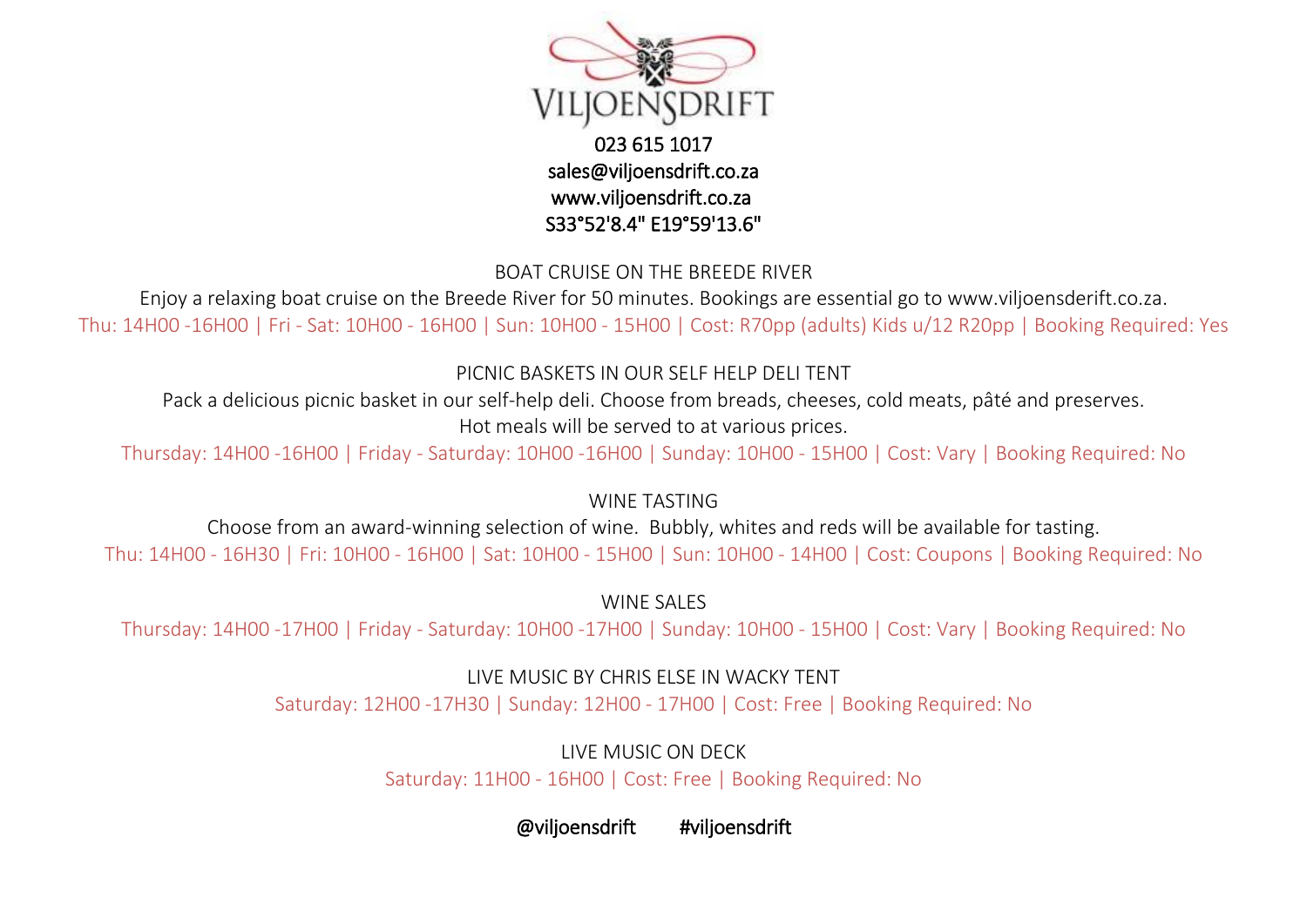

## 023 626 1103 [winemaker@wandsbeckwyne.co.za](mailto:winemaker@wandsbeckwyne.co.za)  [www.wandsbeckwyne.co.za](http://www.wandsbeckwyne.co.za/)

WINE TASTING

This will take place at the cellar in intimate, small groups presented by the winemakers themselves. There will also be live music. Saturday: 08H00 -17H00 | Cost: Coupons | Booking Required: No

WACKY WINE DANCE

Enjoy an evening of dancing to great music at the Wansbeck hall while enjoying a steak dinner and great Wansbeck wines. Friday: 19H00 - late | Cost: R150pp | Booking Required: Yes

#wandsbeck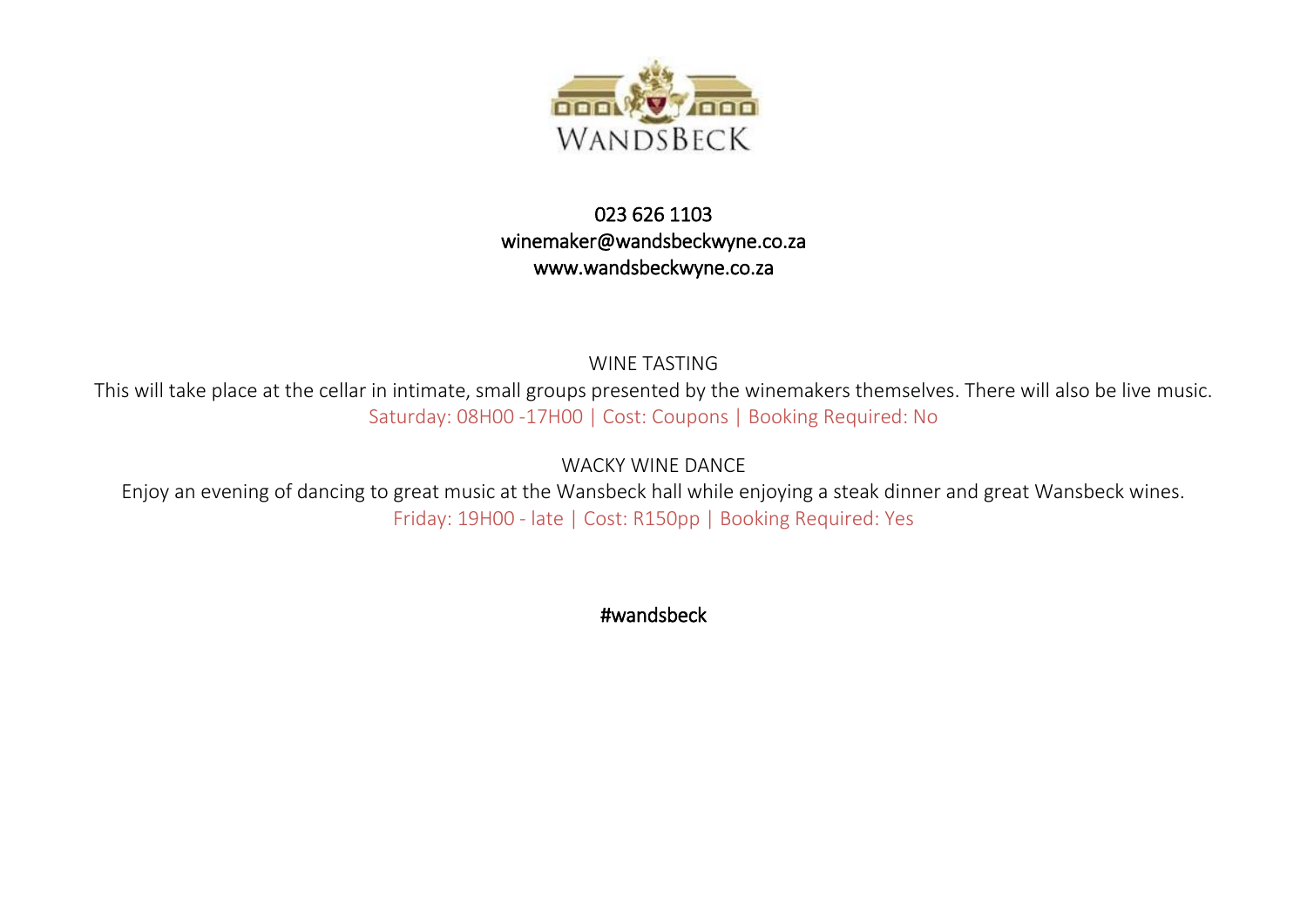

023 616 2141 [info@weltevrede.com](mailto:info@weltevrede.com)  [www.weltevrede.com](http://www.weltevrede.com/)  S33°56'30.9" E20°3'4.4

#### UNDERGROUND WINE TASTING BY CANDLELIGHT

Come and experience an old world feeling by candlelight and the premium wines of Weltevrede Wine Estate. Thu: 14H00 | Fri: 12H00 & 16H00 | Sat: 10H00 & 12H00 | Cost: R80pp (Adult) Free (Tweens & Kids) | Booking Required: Yes

DISGORGEMENT OF MCC

Here at Weltevrede we will show you how Methode Cap Classique is disgorged. At this event, you will get the opportunity to do it yourself and you can take your bottle home.

Friday: 14H00 & 16H00 | Saturday: starting at 10H00 every hour on the hour until 16H00 | Cost: R80pp (Adult) | Booking Required: No

BREAKFAST & LUNCH

Thursday: 09H00 - 16H00 | Friday - Sunday: 08H00 - 16H00 | Cost: R90pp - R150pp (Adult); Vary (Kids & Tweens) | Booking Required: No

@ weltevrede #weltevrede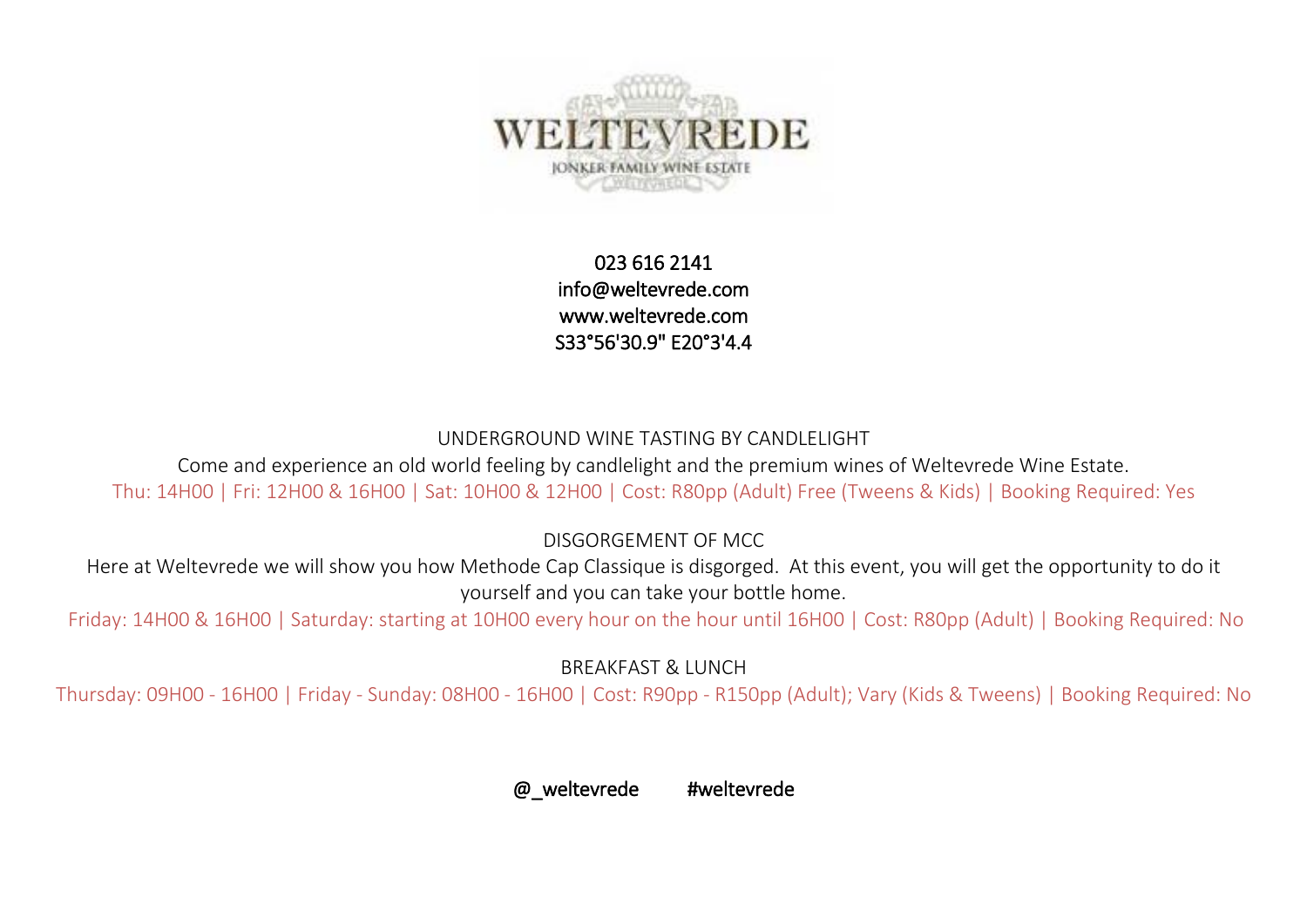

## 083 320 8473 [info@windfallwine.co.za](mailto:info@windfallwine.co.za)  [www.windfallwine.co.za](http://www.windfallwine.co.za/)

## TASTING WITH KOBUS VAN DER MERWE A technical tasting with Kobus van der Merwe for the wine enthusiast to gain more knowledge. Saturday: 12H00 | Cost: Free | Booking Required: No

CARNIVAL TIME

Come to the carnival to enjoy lots of fun activities for the kids and adults. Think nerf guns and 3 legged races… Fun for everyone! Friday: 10H00 - 17H00 |Saturday: 10H00 - 16H00 | Cost: R5 per ticket (adults, tweens, kids) | Booking Required: No

@WindfallWine #windfall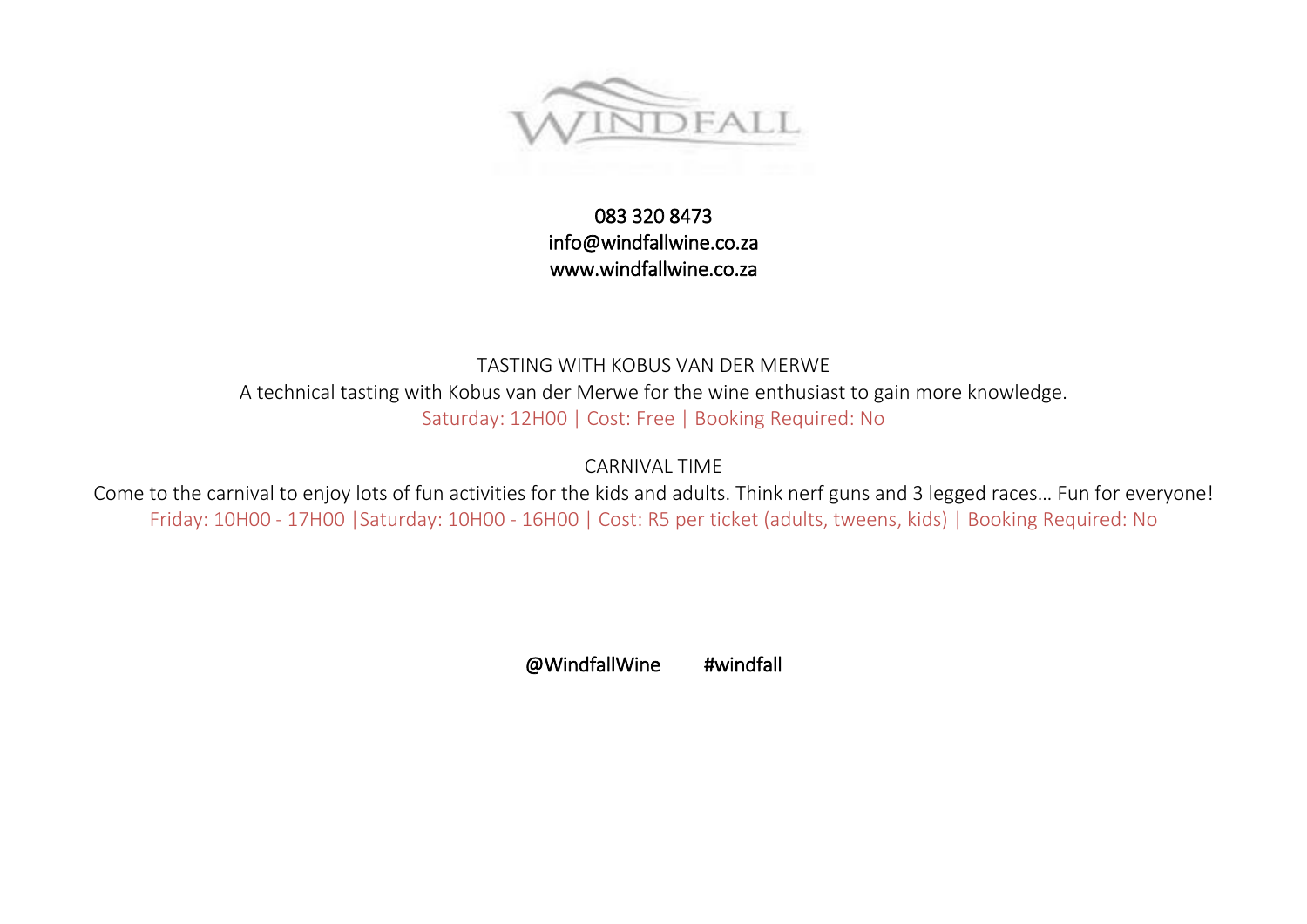

#### WINE TASTING AND CELLAR TOUR

Wine tasting with one of our winemakers as well as a cellar tour of our new wine range. Wines from the barrel will also be featured along with gourmet canapés.

Friday - Saturday: 10H00 -15H00 | Sunday: 10H00 - 12H00 | Cost: R150pp | Booking Required: Yes

WINE TASTING WITH WINE MAKER

Wine Tasting with one of our wine makers: Featuring a unique wine tasting and the opportunity to purchase wine. Thu: 14h00 - 17H00 | Fri: 10H00 - 17H00 | Sat: 10H00 - 16H00 | Sun: 10H00 - 14H00 | Cost: Coupons | Booking Required: No

FARMERS MARKET WITH DJ AND LIVE MUSIC

This large farmers' market will feature the best local products along with live music and children activities. Saturday: 10H00 - 16H00 | Cost: Vary | Booking Required: No

KIDS PLAY AREA: Bring the kids to enjoy the petting zoo, jumping castle & tractor rides. Saturday: 10H00 - 16H00 | Sunday: 10H00 - 14H00 | Cost: Vary | Booking Required: No

SNOFKBRAAI WITH THE KLUF FAMILY

Come and enjoy a fresh snoekbraai and roosterkoek with the Klue Family while enjoying our wines and live music. Sunday: 12H00 -14H00 | Cost: R120pp (adults) R60pp (tweens) | Booking Required: Yes

@Wolvendrift #wolvendrift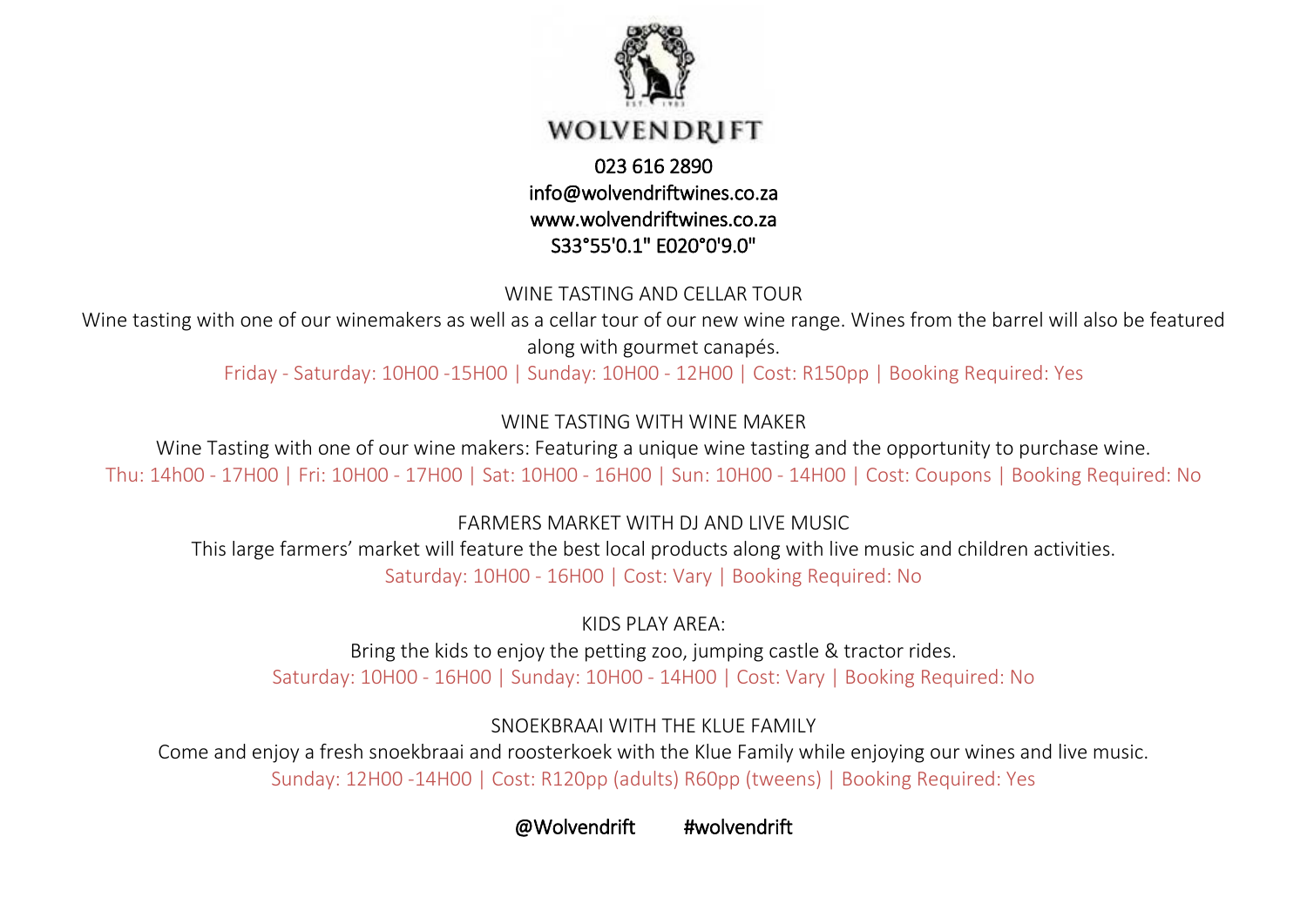

## 023 626 2212 [henk@wonderfonteinestate.co.za](mailto:henk@wonderfonteinestate.co.za)  [www.wonderfonteinestate.co.za](http://www.wonderfonteinestate.co.za/)  [www.paulrenemcc.co.za](http://www.paulrenemcc.co.za/)

WINE TASTING

Master the taste of Paul Rene Cap Classique by tasting your way through the various stages of our MCC. Snacks and Tapas included. Friday: 19H30 - 23H00 | Saturday: 11H00 - 13H30 | Cost: R200pp | Booking Required: Yes

WINE AND BUBBLY (MCC) TASTING WITH LIGHT MUSIC

Friday: 15H00 - 18H00 | Saturday - Sunday: 10H00 -16H00 | Cost: Coupons | Booking Required: No

FOOD TRUCK WITH VARIETY OF MEALS TO CHOOSE FROM

Friday: 15H00 - 18H00 | Saturday - Sunday: 10H00 -16H00 | Cost: Vary | Booking Required: No

LIVE MUSIC Sunday: 12H00 - 15H00 | Cost: Free | Booking Required: No

KIDS JUMPING CASTLE

Friday: 15H00 - 18H00 | Saturday - Sunday: 10H00 -16H00 | Cost: Free | Booking Required: No

@PaulReneMCC #PaulReneMCC #wonderfontein